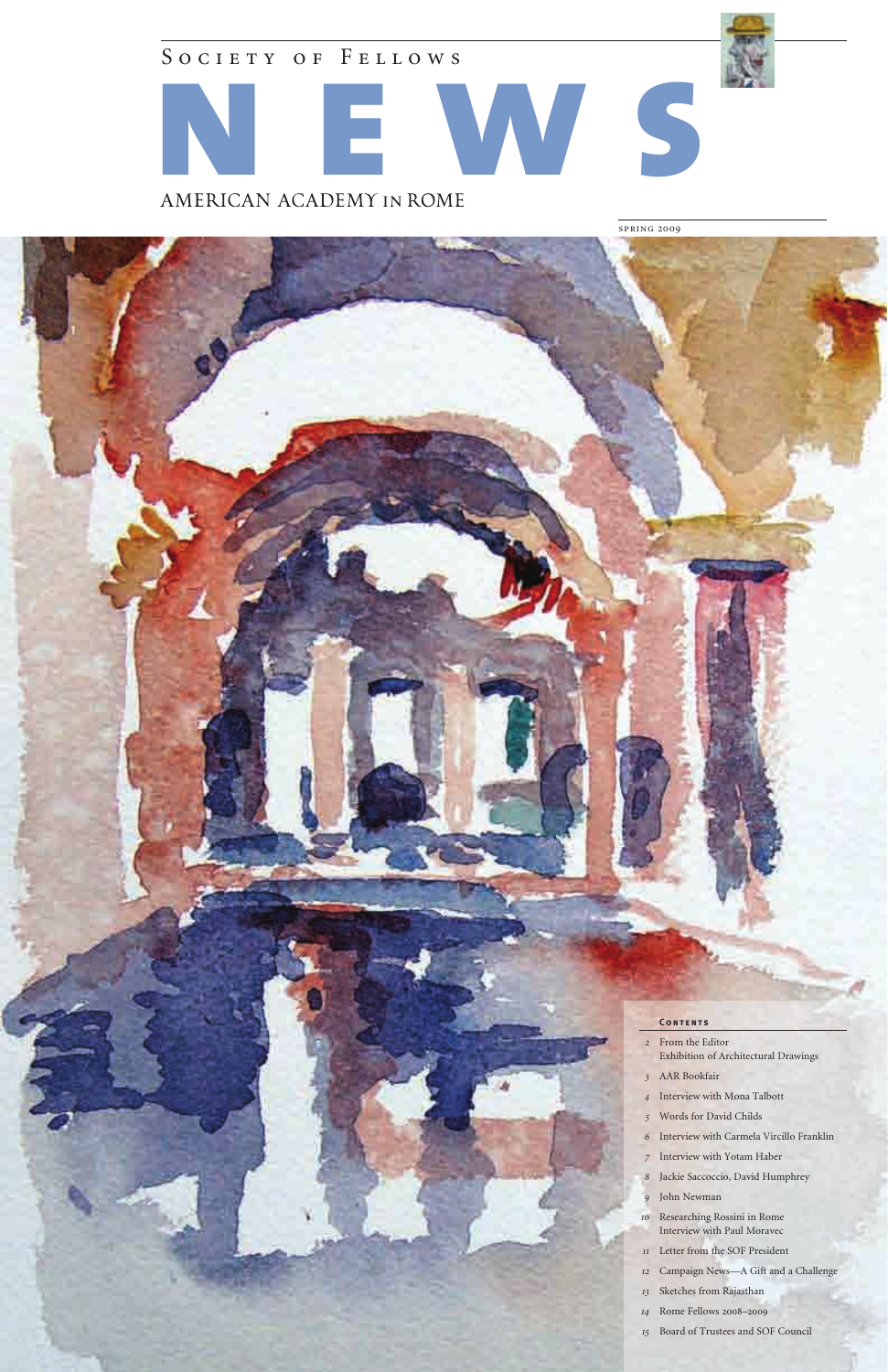#### JAMES L. BODNAR, FAAR'80



*A Monument to Mechanical Progress in an Exhibition, elevation. Cecil C. Briggs, architect; Charles R. Sutton, landscape architect; Sidney* 

**B. Waugh, sculptor; Dunba** *D. Beck, painter, 1930. Above right: Frigidarium of the Hadrianic Baths at Lepcis Magna. Restored perspective. Cecil C.* 

*Briggs, 1929–31. Below right: Temple of Castor and Pollux, Forum Romanum, Rome. Restored façade. Ernest F. Lewis, 1908-10*

their way to museums and public collections. Originals are generally very large (typically 4–6 feet long), and most are extremely high in quality and unique in nature. Quite apart from their historical and educational significance, they are visually and artistically engaging and exciting. They represent a continuum and process—unbroken over nearly four decades—of American thinking about architecture.

One hundred and thirteen years after the first Academy exhibition in New York, and 70 years after the last (that I know of), John Pinto, faar'75, raar'06, and Fikret Yegul, raar'98 have selected 50 photographs, representing the works of some 20 fellows between ca. 1910 and 1935; these are to be shown in the Conference Room of the Academy's historic New York office (also a McKim building).<sup>2</sup> About two-thirds of these drawings are historical or archaeological, and one-third are examples from the Collaborative Project. The photographs were enlarged from the glass-plate negatives and mounted on aluminum plates. The origin

he first exhibition of works by the Academy's fellows in architecture took place at the American Fine Arts Galleries in New York in 1896, only two years after the founding of the Academy itself as the "American School of Architecture in Rome." At that time fellowships had not yet been regularized but depended on the ability of one of the Academy's founders or a member of its small group of friends (usually Charles F. McKim or Daniel Burnham) to offer a cash grant. The Academy also provided shelter, workspace, and guidance to young American architects who had found funding from outside sources. The first exhibition is reported to have been successful. In the words of Senator James McMillan (a staunch supporter who helped the Academy incorporate as a national institution by an act of Congress on 3 March 1905), it "attracted public attention to the high quality of the work done by the students of the Academy, and proved beyond question the desirability of supporting such a school."1 We do not know what was on exhibit, but we can imagine that there were fine drawings by John The archaeological studies and drawings, which with over the years, opposing the sensibilities and<br>
the first exhibition of works by the Acad-<br>
originals are generally very large (typically with the sensibilities and offen

> of this exhibition goes back to the 1980s when, with the support of the Academy, Yegul worked on a small selection of this material that was intended for display in Rome. The show was to be didactic and modest—a "house show," as Sophie Consagra, then the director of the Academy, called it. That exhibition never happened. Yet considerable research was undertaken into the origins, subjects, and nature of the drawings and how they fitted into the Academy's larger educational and artistic mission. This enjoyable research, much enlarged and expanded, became the subject of Yegul's book *Gentlemen of Instinct and Breeding: Architecture at the American Academy in Rome, 1894–1940* (Oxford University Press, 1991).

> Academy fellows then, as now, were encouraged to travel widely in Italy, Sicily, and sometimes as far afield as Greece. The purpose was to foster a first-hand, sympathetic understanding of the classical tradition in architecture, which was considered to represent the best artistic and architectural taste. As was the practice at all academies, the primary requirement for the fellows was to study the approved examples of classicism, mainly buildings from the Greco-Roman period and Italian Renaissance, and to produce measured drawings, sketches, restoration studies, and full-size architectural details. The fellowships were for three years, allowing ample time for travel and work. During the third year the fellows were required to complete fully rendered watercolor studies showing an ancient building (or group of buildings) in the existing state as well as restored. A small group of these were published over the years in the *Memoirs of the American Academy in Rome.*



Russell Pope (perhaps his superb watercolor of the Orvieto Cathedral or his measured pencil details of the Erechtheion in Athens, now in the National Gallery of Art), who became the first fellow of the AAR in 1895.

In the four decades between 1897 and the beginning of the Second World War in 1939, some 31 fellows in architecture and about half as many in landscape architecture produced several hundred drawings as a part of their fellowship requirement. This "prescribed work" included both creative design and archaeological investigations in the form of measured drawings, restoration studies, and full-scale architectural details. Taken together, these works make up the largest and most cohesive body of architectural output of its kind produced by American architects. It is comparable in quality and diversity with the best works of the French Prix de Rome winners of the École des Beaux-Arts—a venerable institution that the Academy always tried to emulate.

The term *Akademeia* originally referred to a district outside the walls of ancient Athens, a grove of olive trees, sacred to Athena and home to a religious cult since the Bronze Age. It was a place of religious mysteries, and such was the respect for the Groves of Academe in the early history of Greece that the Spartans would not ravage it when they invaded Attica, according to Plutarch's Life of Theseus (xxxii). It was in this sacred grove of olive trees that Plato began to converse with his followers and pupils, and it was thus that the Athenians took the place name Akadēmeia and applied it to a group of thinkers working together, and even sharing a philosophical outlook."  $\bullet$  The term *Akade*<br>district outside t<br>grove of olive tre

> Unfortunately, the Academy retained none of the original drawings, which remained the property of the fellows. During the decades leading up to the Second World War, some of these drawings were exhibited in New York, typically in the Fine Arts Galleries or the Architectural League, sometimes at the Century Club (to which McKim and all Academy leaders belonged). Luckily for us, all works produced by the fellows until 1939 were photographed on 8" x 10" glass plates and kept at the Academy Library (they have since been given as archival material to the Fototeca). A small number of original drawings and watercolors were kept by fellows' families and business associates or found

The archaeological studies and drawings, which often required the help and collaboration of a fellow from the School of Classical Studies (the two American institutions in Rome had merged in 1912), were considered fundamental for understanding the essence of classicism. Occasional attempts to study fine baroque examples such as Borromini's churches—buildings that give most of us goose bumps of excitement now—were strongly discouraged because the Academy's architectural leadership considered baroque or mannerist art to be in bad taste.

 n 8 November 2007 the American Academy in Rome held its first official Bookfair—or at least the first one anyone can remember—to celebrate the dedication of the Arthur and Janet C. Ross Library. Fellows, residents, and trustees were asked to donate recent work for the library's benefit. The response was astounding: almost 100 artists and scholars contributed an amazing number and variety of texts. There were books on architecture, gardens, works of art, war, classical drama, photographs, mountains, museums, hills, and nudes; there were sketchbooks, books of fairy tales, books of poetry, children's books, and guide books; investigations of Mussolini, Napoleon, and Pinocchio; studies of Naples, Venice, Malta, Caracas, the alleys of Galveston, the streets of Los Angeles, and, of course, many books about Rome. But the Bookfair wasn't limited to books. There were catalogues of exhibitions, CDs of fellows' compositions, and DVDs of operas, films, and fellows' choreography. O<sub>n</sub>

The Collaborative Project, perceived as "creative," was an annual four-week competition among teams composed of an architect, a landscape architect, a sculptor, and a painter, invoking the Renaissance ideal of the collaboration of "the Arts." This notion of the alliance of the arts, with its conceptualization of architecture in a larger artistic context, is as engaging and valid now as it was then. But by restricting this alliance solely along the lines of classical and Renaissance examples, the Academy found itself,



## **From the Editor Exhibition of Architectural Drawings by Fellows, 1910–1935, at the American Academy in Rome**

**1910–1935** Fikret K. Yegul, raar'98, Professor, History of Architecture/Classical Archaeology, University of California, Santa Barbara, and John Pinto, faar'75, raar'06, The Howard Crosby Butler Professor of Architectural History, Princeton University

Christiana Killian and DANIEL CURTIS

the exciting new developments of its own time. For young architects responding to the creative artistic currents of the twentieth century, the emergence of modern architecture among them, the restrictions imposed by the Academy, however well intended, became an anathema. Many of the young architects found their emerging beliefs in "originality" in art and architecture pitted against the common misrepresentation of the core beliefs of the Academy's founders, admiration for the perfected model, as expressed by Senator McMillan: "In architecture, the work of the individual is confined mainly to adapting to the conditions of his particular problem forms that have already been perfected. His originality is displayed in the selection of a suitable style of architecture and in the adjustment of its forms to the uses to which the particular building is to be put."3 While archaeological documentation was tolerated, even enjoyed, the Collaborative Project became extremely controversial and caused considerable friction between the fellows and their supervisors, as well as unhappiness among the trustees. It was discontinued after the Second World War, when the Academy began to be a place where a fellow was free to choose her or his inspiration from any period in history or none at all. Louis Kahn, a visiting fellow in 1951, Robert Venturi, and many of the other creative names in architecture made their peace with history through the Academy and Rome. That is the Academy we inherited.

This modest photographic exhibition, historical and documentary in nature, is a homage to the fellows who produced these drawings, sometimes with a lot of complaining and grumbling but also, not infrequently, with open enthusiasm and excitement. It aims to illustrate a slice of the Academy's rich past and remind us—as John Pinto and I believe—that a beautiful architectural drawing, even in a photographic reproduction, is a joy to look at.

1. J. McMillan, "The American Academy in Rome," *North American Review* 174 (May 1902), 627.

2. We would like to extend our thanks to Adele Chatfield-Taylor, the president of the AAR, Elizabeth Kogen, and all the staff and personnel of the Academy's New York office, for supporting this exhibition.

3. McMillan, "Academy," 627. This notion of finding a "suitable style" in architecture and imitating the historically perfected models in that style was quite common in early twentieth-century American architecture, which was slow to accept the exported European modernism, as expressed through the works of Le Corbusier and Mies van der Rohe.

Carmela Vircillo Franklin, faar '85, raar'02 Arthur and Janet C. Ross Rome Prize Ceremony, 16 April 2009

Carmela Franklin's observation that "Academy" originally referred to a singular and distinctive place rings true to anyone who has been to the American Academy in Rome, especially in recent years. We see today the fruits of the efforts by many to restore and make new the buildings and grounds of the entire AAR campus. From the Villa Aurelia and the McKim Building to the Bass Garden and the Arthur and Janet C. Ross Library, and even in the main AAR kitchen, much has been achieved through the dedicated leadership of the trustees and staff of the AAR.

This issue of the *SOF News* highlights other current successes, as well. We announce the first release of a boxed set of recordings by fellows in music and present the reflections of two fellows on what they achieved during their year at the AAR. We will hear again from Carmela about changes in community and family life, from Mona Talbott on the most recent developments in the Rome Sustainable Food Program, and from Corey Brennan, the president of the SOF, on the "Academy miracle." We also will hear of fellows generously giving back to the AAR: in one case a gift from two fellows in architecture who formed a partnership after Rome, and in the other contributions to the Bookfair from close to a hundred fellows and residents.

It is difficult to imagine that our modern-day Academy would ever see a threat like the one the Spartans posed in ancient Attica, but these are difficult times. Nothing seems to be outside the reach of the current economic crisis, or the latest virus. Fortunately, we can look back at the great accomplishments that bring us here today, and look forward as well. Thanks to the strong leadership and generous support from the AAR community, so vital at this time, we will continue to maintain and grow the Academy we know and love.

Many of the authors graciously sent signed copies or came to the Bookfair to personalize them. Fellows and residents arrived from all over the Americas; one scholar traveled all the way from Poland. One of the best unintended consequences of the fair was the opportunity for fellows and residents to meet each other. Some reconnected with old friends they had not seen since Rome; others met authors whom they had long known only through their work.

Because all the books had been donated, and because of tremendous support from the Friends of the Library, many of whom contributed more than the minimum suggested donation, the event raised more than \$10,000. There have already been more than a few requests to hold another Bookfair. Given the success of the first one, it is likely to become a regular event.

Though the Bookfair is over, it is still possible to make a significant contribution by purchasing the work of fellows and residents. Fellows' work is always available through the Society of Fellows website (http://www.sof-aarome.org/ sof\_publications\_other.html). Buying books and CDs through this link enables the SOF to collect a referral fee from Amazon.com. This fee comes out of Amazon's profit, with no cost to the author. Purchasing books and CDs from this website raises money for future SOF programs without taking royalties from fellows or residents. Most of the works sold at the Bookfair are available, as well as many others, and buying them through this link is a good way to contribute painlessly to the Society of Fellows.



## **AAR Bookfair**

*AAR Bookfair, 8 November 2007, New York. Joshua Weiner, faar'04, signing his book, with Richard Olcott, faar'04*

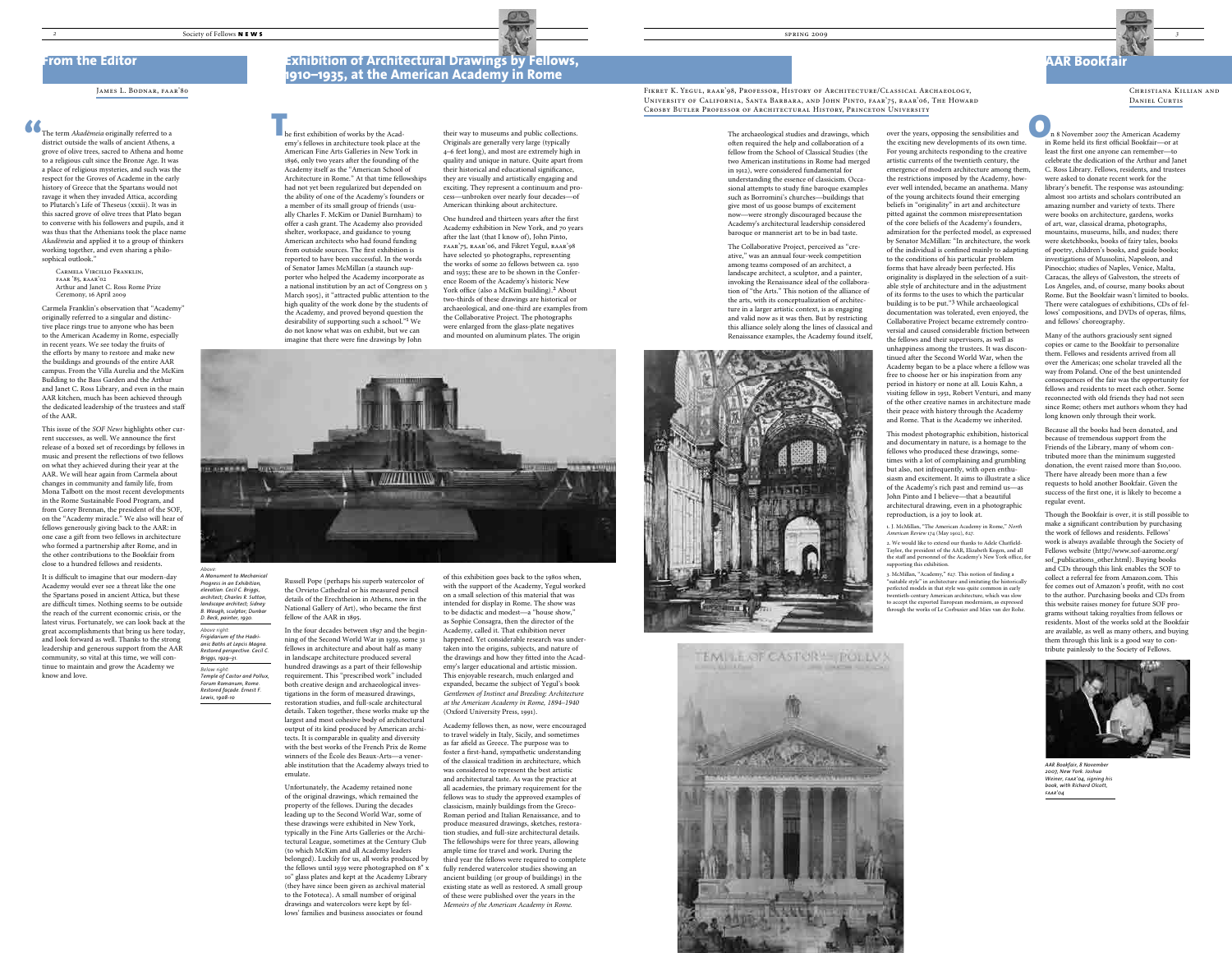### Michael C. J. Putnam faar'64, raar'70, Trustee

*Above:*



*fall 2008. Photo: Joel Katz*



she will show how these overlaps and strategies of compositional structure have inspired her own architectural work.

**Susan Wood, faar'78,** made a foray into post-Classical art history during her sabbatical last term. Her study of 18th-century French painting, "Caracalla and the French Revolution: A Roman Tyrant in the 18th Century Iconography," will appear in maar.

**Eugene F. Rice, raar'78,** historian. Born 20 August 1924, died 4 August 2008. He was 83 years old.

*"We would call special attention to Gene's* Saint Jerome in the Renaissance *of 1985, where his graceful prose, great learning, and linguistic range combined with a sensitivity to religious issues and an artistic sensibility to produce a work of wide cultural and intellectual appeal."*

—from the 2008 "In Memoriam" by the Renaissance Society of America



*Eugene Rice's* Saint Jerome in the Renaissance, *1988. Research for this book was done while Rice was a resident at the AAR.*

**Caren Canier, faar'79,** had an exhibition of recent work at the Mark Potter Gallery at the Taft School in Watertown, CT, in 2008.

### **1970s**

**John Leavey, faar'70,** had a one-person exhibition of his landscape paintings at the Bennington Museum, Bennington, VT, in 2007. He also participated in group exhibitions at the Butler Institute of American Art in Youngstown, OH; the Blue Mountain Gallery in New York; and the Beckwith Gallery in Jamaica, VT.

**Thomas Walsh, faar'74**, has installed a 10' wide by 13' tall wall iece at a bank in downto Jose. The piece comprises 27 individual cast bronze parts.

**Sharon Yates, faar'74,** had a twoperson show this spring at the June Fitzpatrick Gallery in Portland, ME. She is also participating in the 184th Annual Exhibition of Contemporary American Art at the National Academy Museum in New York and a group show at Northeast Fine Art and Design in Northeast Harbor, ME.

**Judith Di Maio, faar'78,** traveled throughout Libya during the spring of 2008, touring ancient Greek and Roman sites as well as studying the Italian Fascist architecture in Tripoli. She spent June in Aswan, Egypt. This January she was named the first Colin Rowe Designer in Residence at the AAR. Judy will be returning to Rome in May to complete her residency, which will include a lecture entitled "Perception and Inspiration: Overlaps in 16th Century Italian Architecture and Painting," in which

*people in a particular surrounding, and I feel that a chance to study the art of Europe while producing work of my own would be of enormous value to me in preparing to help further the cause of a meaningful and living sculpture in America."*

—Lawrence S. Fane on the beauty of Italy, from his Rome Prize appl cation, 1959



*Lawrence Fane in his Vermont studio, 1998.*

**Dean Adams Johnson, faar'66,** was honored with the Distinguished Alumnus Award for 2009 by the Department of Landscape Architecture at Michigan State University, where he earned an undergraduate degree in 1961.

#### **Morris Moshe Cotel, faar'68**, pianist and composer.

Born 20 February 1943, died 24 October 2008. He was 65 years old.

*"My religion changed from Judaism to classical music, and in adulthood it changed back again."*

—Morris Moshe Cotel in a 2008 interview with *Jewish Week.* Rabbi Cotel was ordained in 2003 and was the spiritual leader of Temple Beth El of Manhattan Beach in Brooklyn, New York

*Next column, top: Spring Concert at the Villa Aurelia, 26 April 1968. Morris Cotel appears at the center of the photo. Image courtesy of the AAR Archives*



*of art tries to tell us—that we must change our lives."*

—Lukas Foss on his piece *Quintet for Orchestra: The Rocks on the Mountains Begin to Shout,* composed at the AAR in 1978

### **James Ackerman, faar'52,**

**raar'65, '70, '75, '80,** was awarded honorary citizenship of Padua in celebration of the 500th anniversary of the birth there of Palladio. He also received the Leone d'Oro prize of the Biennale of Architecture at Venice in 2008.

**Thomas H. Dahill, Jr., faar'57,** had a one-man exhibition of recent paintings and drawings at the Newton Free Library, Newton, MA, in August 2008.

### **1960s**

**JB:** What additions and changes might we expect in the next year?

> **Aldo Casanova, faar'61, raar'75,** had recent exhibitions at the Sullivan Goss gallery in Santa Barbara, the Los Angeles Art Show, the 184th Annual Exhibition of Contemporary American Art at the National Academy Museum in New York, and the National Sculpture Society, among others.

## **Charles Witke, faar'62, raar'98**,

continues to review books and write articles in the field of late antique literature and studies. He observed the 20th anniversary of his priesthood in the Episcopal Church serving St. Andrew's in Ann Arbor, MI.

#### **Lawrence S. Fane, faar'63,** sculptor.

Born 10 September 1933, died 28 November 2008. He was 75 years old.

*"I was particularly thrilled by the intimate relationship between the sculpture, the architecture, the land, and the people. I believe strongly that sculpture should function for* 

## **1950s**

**JB:** One topic we talked about last time was sourcing here in Italy. Can you touch on that and how that has developed?

> **Jack Beeson, faar'50, raar'66**, in his recent book *How Operas Are Created by Composers and Librettists: The Life of Jack Beeson, American Composer* (Edwin Mellen Press), has much to say about the AAR and his time there in 1948–50, 1958–59, and 1965–66.

#### **Lukas Foss, faar'52, raar'78,** composer.

Born 15 August 1922, died 1 February 2009. He was 86 years old.

*"A five-note chord dominates the composition. It is endlessly repeated, varied, permutated, transposed and inverted. It invades the entire piece via persistent, pulsating, echoing and crisscrossing quarter notes. Toward* 

as durability; *utilitas*—"usefulness" would be our closest English equivalent; and *venustas*, meaning "attractiveness" or "charm." I lack the credentials to speak intelligently to David's architectural achievements, but I do know something of his excellence as a man. It strikes me that our Roman author's threefold formulation to help us characterize distinguished architecture is fully applicable to architect David's own personal relationship to life around him and, for us here present, this means to the American Academy in Rome.

For more than twenty years now he has had the best interests of our beloved institution at heart, most recently during his fruitful incumbency as chairman of the Academy's Board of Trustees. For all of his tenure as an officer, and especially during his last stretch of duty, he has exemplified the perfect combination of *firmitas*, *utilitas*, and *venustas*. An embodiment of *firmitas*, he has been steady in his loyalty and strong in his commitment. As for *utilitas*, he has been skilled and proficient in the way that he discharged his many responsibilities. And to everything that he touches he brings *venustas*, grace and elegance born of wisdom.

David: thank you from us all. We admire you enormously, far more than these few words, however heartfelt, can say. To paraphrase my beloved Virgil, *Macte tua virtute…sic itur ad astra,* which we could translate as: "Flourish in your excellence. This is the route to the stars."



**MT:** It's interesting, the first year we were a little bit homesick for more ethnic diversity, but less so now. I feel the food has continued to improve and we better understand Italian ingredients and cuisine. We're more interested now in cooking a Mediterranean based cuisine, not only Italian, but food of the entire Mediterranean region. Every now and then for the Friday dinner, or at Saturday lunches, we like to cook American comfort food: fried chicken, chicken pot pie or meat loaf, and we have found that the AAR community enjoys it, and we like it too.

 A couple of new things we've started this year. We offer a grocery program to new visitors, and also to the entire AAR community. We have beautiful ingredients that we have sourced locally and we made this available to the community—things like butter, milk, yogurt and cheese, and breakfast items that people may want to prepare for themselves. Also, we make jam using fruit from the Bass Garden. We sold all the apricot and plum jam we made last summer, and sell a lot of granola now, about 10 kilos a week, which is phenomenal for us, and we hope to expand that even more.

**MT:** For the future, we would love to renovate the bar and to diversify and expand what we sell have some interesting Italian artisanal beers for sale at the bar, and have a showcase for foodstuffs we make in house. We make beautiful little candy peel with oranges from the garden, and tisane. At Christmas, we realized that people wanted to buy gifts from the RSFP to take back to their family and friends. So that's something that we want to develop, and also to continue to integrate fully into the AAR.

One thing I've noticed this year is that finally, after all the effort and time many people committed to the RSFP, we are a permanent part of the staff here at the Academy. It's much more comfortable now for us, so that's a great development and we really appreciate everything that everyone has done to make the RSFP happen.

**JB:** And you're enjoying it?

**MT:** We love it more all the time.

employee. She heard that we were doing good work, and offered to train Mirella Misenti, our pastry cook, helping her improve her techniques, teaching her about cakes (English and American cake is very different from Italian-style cake making), and also showing her how to standardize the recipes for large quantities. That's been a great experience.

We also have a cook from Chez Panisse, Rayneil De Guzman, and it looks like we will always have one cook rotating through the kitchen from Chez Panisse. Juliette Deventhal, who was the chef at Headlands Center for the Arts in Marin County, California, is in the kitchen as well.

| --                                                                                                                                                                                                                                                                                                                                                                                                                                                                         |
|----------------------------------------------------------------------------------------------------------------------------------------------------------------------------------------------------------------------------------------------------------------------------------------------------------------------------------------------------------------------------------------------------------------------------------------------------------------------------|
|                                                                                                                                                                                                                                                                                                                                                                                                                                                                            |
|                                                                                                                                                                                                                                                                                                                                                                                                                                                                            |
| $\frac{1}{2} \left( \frac{1}{2} \right) \left( \frac{1}{2} \right) \left( \frac{1}{2} \right) \left( \frac{1}{2} \right) \left( \frac{1}{2} \right) \left( \frac{1}{2} \right) \left( \frac{1}{2} \right) \left( \frac{1}{2} \right) \left( \frac{1}{2} \right) \left( \frac{1}{2} \right) \left( \frac{1}{2} \right) \left( \frac{1}{2} \right) \left( \frac{1}{2} \right) \left( \frac{1}{2} \right) \left( \frac{1}{2} \right) \left( \frac{1}{2} \right) \left( \frac$ |
| and the first control of the con-                                                                                                                                                                                                                                                                                                                                                                                                                                          |
| <b>COMPANY</b><br><u> The Company's Company's Company's Company's Company's Company's Company's Company's Company's Company's Company's Company's Company's Company's Company's Company's Company's Company's Company's Company's Company's Compan</u>                                                                                                                                                                                                                     |
| ___                                                                                                                                                                                                                                                                                                                                                                                                                                                                        |

*the end there is an explosion which liberates us from the domination of the five note chord. All this can be explained and analysed. But I cannot explain why this chord, which dominates through repetition, variation, permutation, transposition and inversion of persistent, pulsating, echoing and crisscrossing lingers like a wound until 'the rocks begin to shout'. Nor do I know what it is that rocks shout—perhaps Charles Ives does. Perhaps rocks cry 'help' because we do not see we are in danger; or perhaps they merely shout a reminder of what every work Image courtesy of the AAR Archives*

**MT:** We've increased the number of people that we buy from. We continue to look in this region. We've stuck with the ones who have been reliable and have provided us with good ingredients, but we've increased and diversified. I think we have around 40 different vendors right now.

#### **JB:** How is the garden?

**MT:** The garden! We've had a really exciting development. This September, we had an intern from Martha's Vineyard, Chris Fischer, who is a cook and a third-generation vegetable farmer. One of his other jobs on the island was putting in vegetable gardens for summer residents. We have been working closely with Alessandra Vinciguerra to let us manage the vegetable garden, and we've been at it since September. We've been able to transform the beds, growing more vegetables and different varieties of salad greens and herbs. That's been a wonderful thing. Now we've integrated gardening into our internship program so that every Friday one of our interns spends the whole day in the garden. Many fellows have joined them, which is really wonderful.

**JB:** And how are the fellows this year?

**MT:** Great year, really fun, and seem to love the food. When I reviewed the article in the winter'08 issue of the *SOF News,* I realized that we started the year last year without a real introduction. This year, the first Friday we had a nice introduction to the RSFP, and opened up the floor for questions. We met with different groups of people separately. I've also asked the fellows to volunteer and help us with shelling nuts or peas or beans. They've been happy to oblige.

#### **JB:** How are the menus developing?

**Mona Talbott:** We've grown a lot in the past year. The kitchen was renovated last summer, which has made an incredible difference to us—to have equipment that's fully functioning and that can accommodate the volume of cooking we do. It has lightened the load. We have four full-time interns now, which is a wonderful aspect of the project, and has helped us develop the RSFP, and it has added an element of teaching which is rewarding. We love to share the RSFP and the AAR with young people who are starting their careers in food.

**JB:** Where are they from?

MT: It varies a lot. We have students from the Culinary Institute of America, who come for five months on student visas. It's very diverse, and we find it's more interesting to have interns who are passionate about food, but not necessarily people who want to become professional chefs. Right now we have Ashley Morford, who is from the CIA. She's going to be finishing up in early February. We also have a former fellow from last year, Yotam Haber, who loves to cook. He voluntered a lot in the kitchen and told us that he wanted to come back and cook. He's here right now.

We just had a very good pastry chef from London, Claire Patak, who's a former Chez Panisse



*n the occasion of the retirement of David M. Childs, raar'04, at the end of his term as the chair of the AAR Board of Trustees, a dinner was held by Mercedes and Sid Bass in his honor at the Union Club in New York City on December 12, 2008. The following tribute was given at the dinner by Michael C.J. Putnam.*

First, on behalf of Ken and myself, I want to thank Mercedes and Sid for so glorious an evening. It is such a truly splendid gesture to gather us together for a family celebration. And what a celebration it is: to rejoice in the career of David Childs, and to thank him and Annie for all that they have done for his and for our world. We pride ourselves in thinking that the American Academy in Rome has been a special part of his career.

I first met David in 1989 when I was newly arrived as Mellon Professor at the Academy. He had been appointed a trustee in 1987 but already, during his visits to Rome, I sensed in him a soundness of judgment that understood not just architecture, the art that he professes, and the other fine arts that make up such an important aspect of the Academy's personality, but also the scholarly side that forms an equally crucial ingredient in its essence. I felt that here was someone whose breadth of interest, humor and humanity would allow me to turn to him for advice without much ado, and I did just that. And have done so ever since.

Vitruvius, the respected Augustan historian and teacher of architecture, writes that there are three qualities necessary to assure a building's greatness: *firmitas*, which we might define

# **Words for David Childs**

*Adele Chatfield-Taylor, faar'84, and David M. Childs, raar'04, in the cortile of the AAR on 30 September 2007. Photo: James Bodnar*

### PUBLICATIONS, EXHIBITIONS, AWARDS, REMEMBRANCE

## **Interview With Mona Talbott, Executive Chef**

Conducted by James L. Bodnar, 14 January 2009

**ames Bodnar:** Since we had our last discussion about the Rome Sustainable Food Project, what new developments have occurred? ames Bodnar: Since we had our last discussion employee. She heard that we were doing good<br>about the Rome Sustainable Food Project, what work, and offered to train Mirella Misenti, our<br>MT: It's interesting the first year we



*the AAR, ca. 1951.*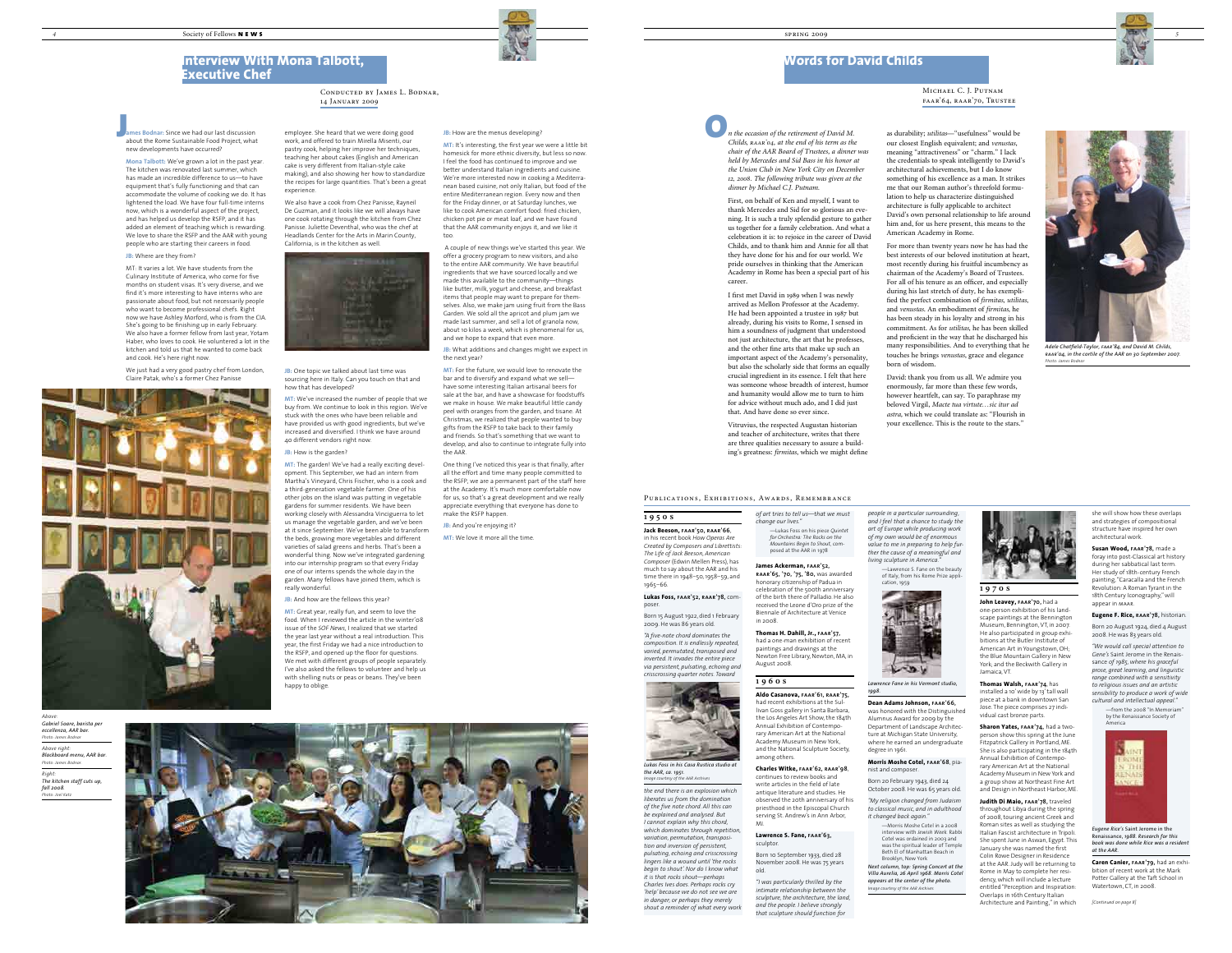

Conducted by James L. Bodnar, on behalf of the Society of Fellows on 15 January 2009 at the American Academy in Rome

Conducted by Martin Brody, faar'02, on behalf of the Society of Fellows on 15 January 2009 at the American Academy in Rome

> **YH:** "Death will come and she shall have your eyes" comes from the title of a poem by Cesare Pavese. Pavese is an Italian poet who happened to be the favorite poet of the ethnomusicologist Leo Levi. I went to Israel to meet Levi's daughter, who was very helpful and encouraging. She showed me a lot of documents that are not available elsewhere.

The obvious texts to set for were the liturgical texts of these transcribed tunes that were being sung by cantors. On top of that, I wished to use poems by Italians that had something to do with loss, with community. I wasn't sure what I was searching for, to tell you the truth. I just knew that when I would find the right text, it would be the right text. It would feel right.

I asked Yaala Levi what was her father's favorite poem, and his favorite poem was "Verrà la morte e avrà i tuoi occhi," which is a very dark poem. That poem recurs in almost every movement of my piece, which is scored for mezzo-soprano, string orchestra, digitized recordings of those old reel-toreels.

At times I use bitter texts about destruction, mostly from the period in the Jewish calendar called Tisha B'Av, which is a day of mourning—mourning for the destruction of the Temple in Jerusalem, and mourning for every great calamity that happened to the Jews after the destruction of the Temple. Some of these texts are from the Book of Jeremiah, which I find a rather bitter book. But sometimes I just chose the text because the music that happened to be with those texts—the music that I gleaned from these cantors—was just interesting, beautiful music that I felt superseded what was being sung.

The first movement of the piece is called "Cum Nimis Absurdum," which is the famous papal bull from 1555 by Pope Paul IV creating the ghetto in Rome. It begins, and I paraphrase, "Since it is absurd that the Jews who killed our Lord live amongst us, we should build a ghetto." I set this as the first movement: that text in Latin, sung to a melody that Roman Jews sang for Tisha B'Av. The pope has his way of being angry, and the Jewish liturgy is angry. It's bitterness served two ways. Together, I thought maybe something interesting could happen.

To describe the fourth movement, "Bereshit" probably the most striking recording I came across was of a cantor singing the first few lines of the Book of Genesis. For months I thought: how am I going to use this melody or this recording? At the end, I just felt like there was nothing that I could do. I had to let it be. In this movement, we hear the recording of this cantor, and the string orchestra simply assists him. They don't get in the way; instead, they sort of lift him.

By the way, Leo Levi translated Cesare Pavese's poetry and published it in Israel for the first time, so in some movements we hear his translation into Hebrew, and sometimes we hear the poem in Italian. The fifth and last movement is a Hallelujah from Psalm 111, a psalm of thanksgiving. The Hallelujah is really the moment of pure adulation, and I felt like the course of the whole piece travels from bitterness to hope and tranquility. The work ends with the sound of the shofar sounding at the Tempio Maggiore about 50 years ago. We hear the echoes of people singing and talking—if you've ever been to this extraordinary synagogue, you'll know that the space has very strange acoustics. At the same time the orchestra has a turbulent whirring gesture. They're moving very quickly, yet not going anywhere at the same time. I think the piece works through a lot of frustration, history, bitterness, sadness, which is the history—at least my story—of the Jews of Rome.

*To read the entire interview, visit www.sof-aarome. org.*

**JB:** That is great. You would never have seen one in my time. How will this continue to evolve, in terms of assistance with education, or childcare?

**JB:** Corey Brennan is going through this right now as we speak.

meal, comfort food. It's baked lasagna, or fried chicken with mashed potatoes, that sort of thing. On Friday night we have a paper tablecloth, not a cloth tablecloth, and on each table the kitchen staff (their idea) places magic markers, so that not only the children can draw, but anybody else. We have great art being made on our tables. So, working together, the various areas of the Academy—the Programs Department really help the fellows decide what is appropriate for a child and what is not, Pina in Operations, the kitchen—I think we have made it as family-friendly, as community-based, as possible, while yet making it very clear that this is a place where work is done. We are not allowing children to live in this building. Children—who make noise because that's natural to them and they should make noise—shouldn't be in studios. Some places are off limits. The library is off limits; the studios where the child might be noisy and disturb people nearby, off limits; concerts, etc.

But we remain flexible. I will get an email from a fellow asking permission to bring his 16-year-old to a concert "because …" and I say, "Of course." We are always happy to consider exceptions, but as a parent I realize there is a time and place for children, and there is a time and place where children are happier doing something else than being at grownups' events. So we've done a lot of work, and it's because we want to make the Academy and all it has to offer as available to our fellows with chil-

dren as to everybody else.

## **JB:** A family-friendly institution.

**CVF:** Yes, a family thing, absolutely. Children also have a wonderful way of linking our fellows to the broader community of Rome through the school, through the supermarket, through the play date, through the park or playground—and also I think they have a way of knitting the Academy together. The baby, the child who is here for a year, develops relationships with the rest of the fellows on his or

her own.



**JB:** I also think that older fellows, more mature fellows, are different from the younger fellows.

**CVF:** Yes. We also have to recognize that everybody's experience is different. We're not all the same, but that doesn't mean that we cannot have a common core, a common life, which is the center of the wheel, and then each one of us as a spoke has another place. Some of our fellows go to the library every day, some go to the archives, some take photographs outside of Rome, and some work in their studios 75 percent of their time, so we want to accommodate everybody and everybody's needs.



who is married to Lester Little, and whose professional specialty is early childhood education, and who did so much to broaden the experience of the families with children here.

**JB:** Was it at that time that they started to use the Triangle Garden for children's parties?

**JB:** And every apartment is self-contained with their own kitchen?

**CVF:** It actually was used for such purposes even before. I remember when I was a fellow, Corinna had a sixth-year birthday there. That was in 1985.

**JB:** Are there other apartments for families?

**armela Vircillo Franklin:** Once you have a residential program, you have by definition a question about the definition of community. How you define the community and what you do for the community becomes a central issue. Judy DiMaio (who is now one of our residents in architecture) told me that she was the first woman to live on the fourth floor of the McKim Building, an all-male floor, once women had been admitted to just about equal rights. She was questioned by Walter Cini because she was using the bathroom at the end of the hall, which was reserved for men. She said, "But I live on the fourth floor!" And then she went down to the third floor to take a bath, and the women got mad at her because she was invading the third-floor bathroom and she was a fourth-floor person. armela Vircillo Franklin: Once you have a residential ont only the families of the fellows, but also the who is married to Lester Little, and whose profes-<br>program, you have by definition a question about families of the r

**CVF:** Yes, the Chiaraviglio, to which the Children's Garden is connected, and where we can also house fellows or residents with children. It's not as convenient for children as 5B because it does not have an elevator, which is useful when you're carrying a baby carriage and many groceries, as you would if you have children. Also, in 5B the children become friends and the parents share babysitting. We've had a grant for families to be spent particularly on fellows with families. For example, we've bought a television for 5B that can be moved from apartment to apartment. We've bought play equipment for soccer, ping pong, and all sorts of things like that. A person who has been key in developing our facilities or thinking about facilities as having to be child-friendly is Pina Pasquantonio. Pina has managed the grant in support of families, and she's furnished the kitchens of 5B in a way that is more suited to families with children. We've bought cribs and high chairs. We also have high chairs available in our McKim Building dining room.

**CVF:** Yes. We give a lot of help in figuring out children's schooling, but newly chosen fellows begin to communicate immediately not only with the Rome staff but particularly with fellows of the current and past years to find out what the experience has been with the schools, and to consult on how to choose a school.

**CVF:** That's what Corey's doing right now. We also have lists of doctors. We establish relationships with doctors, with babysitters, with similar support services for families with children. The question of daycare I think is a very good one. The difficulty is planning. One year we may have 17 children, and another year we'll have three children. One year we may have older kids. What I would really love to do is to have more financial support for families with children. We already support the partners and the families of the fellows with children to a great extent, but there is always the possibility of doing more.

Just to give you one example, there was a time when a fellow could give up some of his or her meals to his or her partner. Let's say it's a woman fellow. She could give up at least three (I don't remember the details) dinners so that her husband or partner could eat at the Academy and they could eat together. That to me made no sense. I thought, why should the fellow have to give up some of her fellowship so that she could keep the family together at mealtimes? It seemed that what w should do is make it more possible for the partners and then the children to eat at the Academy, not only by opening up the dining room more, making it more welcoming, but also by subsidizing the meals of the family members. That's what we have done. Now increasingly we've received special support so that the "fellow travelers," as we call them, and the children can eat at highly subsidized rates so that the fellow can eat here as a member of a family or as a member of a couple.

This decision rose out of our concern for the fellow travelers, but I also noticed my first year here that the fellows with children, of course, were not bringing their children because we ate dinner too late, and children have to go to school in the morning. We decided to at least make it possible for families with children to have dinner at the AAR one day a week. So we moved the dinner hour to 7:00 PM, and in addition we do not charge the children for Friday night dinner and Saturday lunch.

#### **JB:** When is dinner typically served?

**CVF:** Generally it's at 8:00 pm, so on Fridays it's at seven. The children have no school the next day so they can stay up late. The kitchen prepares a family

not only the families of the fellows, but also the families of the residents.

I also want to say that increasingly we've asked the fellows themselves to make the decision about

the degree of inclusion of children in various activities—not only at the meals, but also in some programs of the Academy. For example, if we take a trip somewhere or have a visit to a particular site, are children of a certain age (let's say teenage children, or infants) allowed? This year for the first time I've asked the fellows to elect representatives who collectively represent the single fellows, the artists, the scholars, and the fellows with children. If there is an issue, if a child is being too noisy, the complaints now go to the representatives so that the fellows resolve some of these issues and we don't have to be the policemen.

It's basically an effort to treat the fellows as grownups, but more than that, as invested members of this community. This is their community. It is not our community in which they are guests. This is the community that they create, and they have to be participants in decision-making because I think that way they'll own and they'll embrace the rule, if that is the appropriate word. Everything will go more smoothly.

**James Bodnar:** The most significant change from my perspective is the lease on what I call 5B. Could you just talk for a moment about that whole community unto itself?

**CVF:** 5B, absolutely. That building came into our operations the fall of 2001 when I was a resident. The building, right next door to the Academy, was a convent. We've leased a big part of it, and renovated it into several floors of apartments, one very big. We have a four-bedroom apartment, and indeed we have had occasions when we needed a four-bedroom apartment (as when one of our fellows had triplets—three preteen sons—with her, in my first year as director). We also can use an apartment as big as that for the summer programs, a place where we can put a larger number of undergraduates or grad students, but that's another issue. And at the very top of that building, we have a large three-bedroom apartment with a wonderful terrace, which serves at the moment as the apartment of the Mellon Professor, who has a family. He has two daughters and needs the space. That building has an elevator, two entrances, a courtyard in which bicycles can be left, tricycles can be ridden, and children can play hopscotch as they in fact do. That has become in a sense our families' apartment building. On the first floor, we also have a suite of offices, including the archaeology study collection, which has been beautifully renovated. Giovanni Cimoroni, who is semiretired, lives on the lower floor and continues to provide various support services for us and the building in particular.

**CVF:** Absolutely self-contained, more than one bathroom generally, because they're multi-bedroom. They have a kitchen and several of them have an outdoor space, a balcony or a terrace as well. Laundry facilities are in the building downstairs, and an exit also in the back, leading right into the Bass Garden of the Academy. Also, we have the Triangle Garden across from 5B and across from the main gate of the Academy, which is now called the Children's Garden. We have a little playground there, and that is where the children go and play. They play soccer, for example, and they play basketball.

**JB:** Is that dedicated to somebody?

**CVF:** It has a gazebo dedicated to Lella Gandini,

This in a sense illustrates one issue of community. You have a woman living on the fourth floor, but does she have full rights like the other inhabitants of the fourth floor? When I was a fellow in '84 and '85, I lived on Via Guerrazzi, an apartment

below Piazza Rosolino Pilo, with my mother in the fall semester to help me take care of Corinna, my first child, while my husband was a visiting professor at the Harvard Divinity School. I had to walk 20 minutes to come to the Academy, and to carry our bed linens as well, so that they could be exchanged here.

I remember that children could not eat supper here, which meant that I felt a double obligation to be absent from dinner because I wanted to

eat not only with my daughter, but also with my mother, who was making a big sacrifice leaving her own husband, my father, and all her other commitments to be here with me and give me the opportunity to do my research. So I certainly did not have as rich an experience as a fellow as I would have had if I'd come now as a fellow with a child and lived in one of the buildings on the grounds of the Academy, on our campus, if you wish—as we now make possible for fellows and other residents with children here at the Academy.

I can compare my experience as a fellow, pre-renovation, before our long-term lease of 5B, and also the renovation of the Chiaraviglio—I can compare that experience with my experience in the fall of 2001, when I came as a resident invited by Director Lester Little. Then I had my second daughter, Beatrice, with me. I was alone, without Bill or my mother. Beatrice, in eighth grade, was older than Corinna had been. We lived in the Chiaraviglio, right across from the gate of the Academy, and it completely changed my experience, not only because I just had to cross the street basically and I was here, but also because Beatrice was welcome to dinner several nights a week. I think Tuesdays and Thursdays were the nights when we did not allow children then. Also, the nearness to the Academy meant that I could be with Beatrice when she got home from school, help her with her homework, see what she needed, and then return to a lecture at six o'clock, or to the concert, because I knew that if she were in need of something urgent, all she had to do was walk down, go to the gatekeeper, or just phone, and I or the gatekeeper would help her. So it was a completely different experience.

I felt very integrated, and it made me realize how crucial the renovation of the physical plant, number one, had been in allowing fellows with children to be full partners in this experience; but also I think that, connected with the change in the geography of the fellows' lives, came a different attitude, a different frame of mind. Some of our sister institutions here in Rome are recognizing what a big problem not having housing for fellows with children is. On two separate occasions, we've been visited by the equivalent of trustees for the British School. They frequently, I am told, cannot get the best fellows they would like because some of them have children whom they cannot leave behind or are not willing to leave behind. You're basically leaving aside, excluding from the competition, a substantial number of very talented people, most of whom, particularly in the old days, were women, but now include fathers in equal number. I think we would lose a great deal of talent if we did not integrate families into the Academy. We integrate

**artin Brody:** To begin, could you say a word about the research you did for the piece that you wrote here at the Academy? It's unusual for a composer to do that much ethnomusicological and historical investigation in the compositional process.

**Yotam Haber:** Let's stress that I'm not a musicologist. I'm not an ethnomusicologist. My starting point was this very fantastical idea, one that really no musicologist or historian could ever prove, that the liturgical music of the Roman Jewish community sounds like music that was sung during the time of the destruction of the Second Temple in Jerusalem (70 AD). Jews had already been in Rome at least 100 years before that.

The fact that the Jews of Rome had been segregated for so many centuries made me think that perhaps this segregation led to a kind of musical isolationism, resulting in a community that really protected its oral tradition. Of course, it's all pure conjecture and nobody can prove it, which is why there hasn't been a lot of scholarship on the subject. At a certain point, when you hit the birth of notation, you hit a dead-end. Before that, we can only guess at what was being sung.

We know that before the Tempio Maggiore was built in 1903, we had five distinct synagogues at least, five distinct Jewish communities, and each one had its own particular music. My initial thought was that if the old-timers recorded in the 1940s had learned to sing prior to the destruction of these five synagogues, they may have retained a coherent Roman music. Today, it is unclear whether what's being sung in the Tempio Maggiore is Roman tradition, Italian tradition, Ashkenazic, Sephardic, etc. So that's why these recordings that I found were so important to me. In the 1960s, the Jews of Rome became better integrated into Italian society. While that is a wonderful thing, musically it became a big, confusing jumble.

At the Accademia di Santa Cecilia in Rome, I began sifting through the archive set up by Leo Levi, an Italian ethnomusicologist—an Italian version of Allan Lomax in America, who went around collecting, among other things, Appalachian folk music. Our man Levi went around Italy collecting sounds, and happened to do a lot of Jewish liturgical singing. In the 1940s and 1950s he started making recordings of the old-time cantors who had learned the Roman tradition, which is very different from the Sephardic, North African, or Ashkenazi traditions.

**MB:** And you found them all here in Rome.

**YH:** Yes. They were all in the archives of Santa Cecilia.

**MB:** And did you transcribe right away? What did you do first? These were analogue audio tapes, I take it.

**YH:** Some of them are digitized, but they literally found 10 hours of reel-to-reels that had not been digitized of Roman cantors with literally a quarterinch of dust on them.

I didn't compose for months. I just transcribed, trying to get a feel of what this music is. It really sounds different from the Ashkenazi music that you and I grew up with. It doesn't sound like that, and it doesn't sound Sephardic either. Nor does it have a strong Arab influence. It's some hazy place in the middle, which gave me hope that I really was seeing through the cracks, that I really was seeing something that had preceded all of these northern influences and all that.

**MB:** I'm struck by the phrase you just used about seeing through the cracks. The piece *Death Will Come and She Shall Have Your Eyes* achieves a great deal of its expressive power by exploring the gaps between things. The gap between recorded and instrumental sound is a case in point. Sometimes the instruments seem to be listening to the historical music recorded on the tape part, and even reflecting on it. Whether the taped music actually represents what was being sung thousands of years ago or not, it's presented as something both remote and very precious.

Some Rome Prize composers come here and simply write the next piece that they have in mind or the next piece that's on their list of commissions. Nothing wrong with that. But this was a very sitespecific piece that was important in particular for the Jewish community in Rome. Could you fill in a few details and tell us about the texts you chose to set and the overall plan of the piece?

## **Interview with Carmela Vircillo Franklin, faar'85, raar'02**

## **Interview with Yotam Haber, faar'08, Composer**



*Meriel Bizri (right, daughter of Michelle Mason and Hisham Bizri) and her elementary school friend Gaia Cecchini.*

*Yotam Haber, faar'08, speaking with John Guare at the Villa Aurelia at the Fellows' Annual Concert on 31 May 2008. Photo: Anna Muskardin*

*<sup>P</sup>hoto: <sup>J</sup>oel Katz*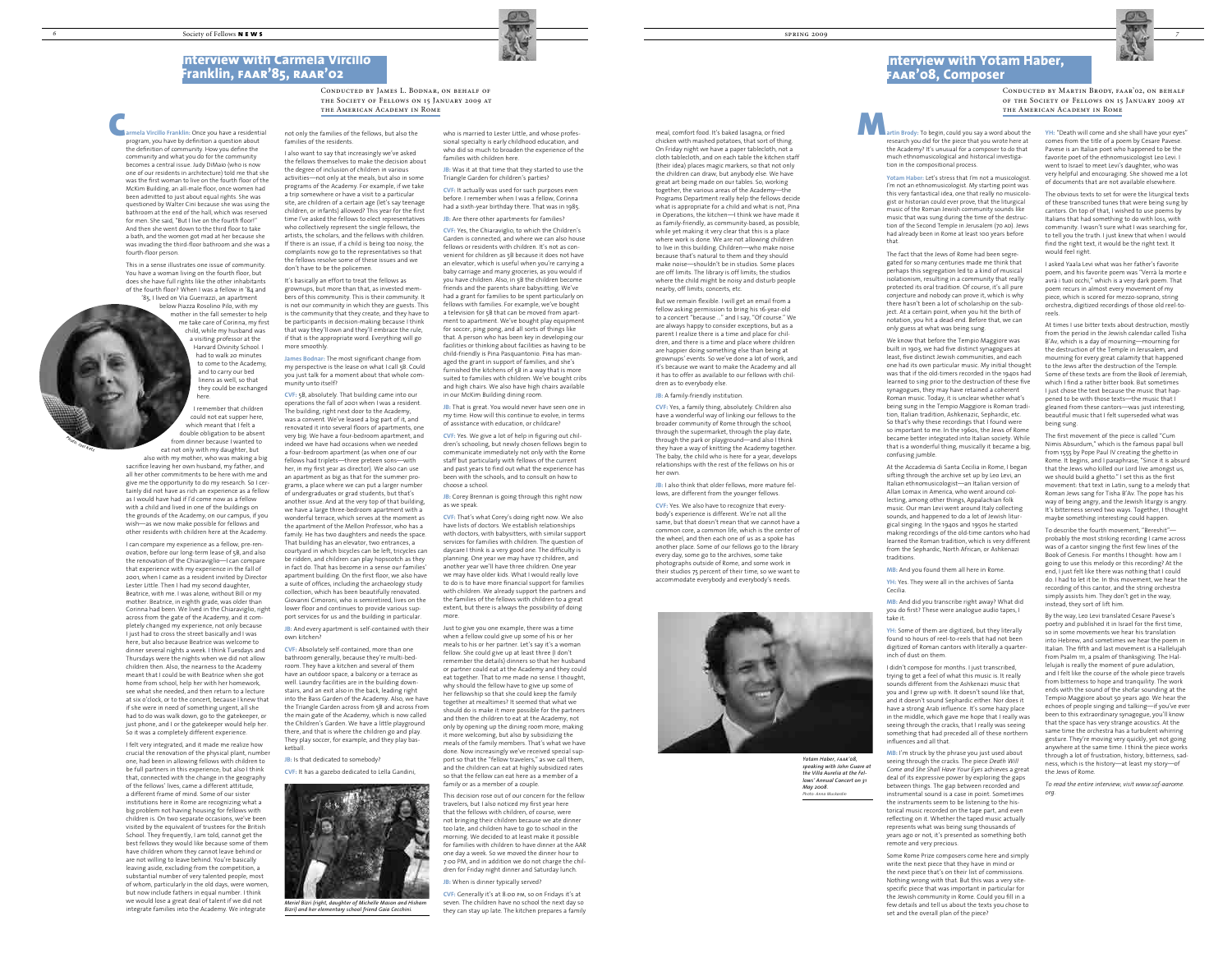

*and display of this jewel of Renaissance architecture, a 15th-century private study acquired by the Metropolitan Museum* 

*in 1939 and restored in 1996. Image courtesy of the Metropolitan Museum of Art*

or someone, but it also requires self-reflection. In the case of your work, it seems both viewer and object are significant parts of the same discovery.

**JN:** Yes, that's what intimacy is; a discovery made together, because you are giving up something in exchange for something you gain. I could compare it to two dogs approaching one another; you don't know if you will be bitten or licked. There is danger, anxiety, humor and joy all wrapped together. If your position is nose to nose, there is no peripheral vision. You are too close. In addition, your way of looking becomes very feeling-full and, I hope, emotional not in a literal "this story made me cry" way, but in a way that only intimacy can bear. That is the quality that interests me. Basically, I want the viewer to think, "What is this thing and what am I doing here asking the question, 'what is this thing'?" If one can extend that thought then one might ask, "What am I doing here?" And then, when one encounters things out in the world that are unfamiliar there might be a funny little echo, a memory of the encounter with this sculpture to help you unlock and unblock other things unknown. The sculptures then, at best, become instruments of consciousness-raising.



**Stephanie Buhmann:** The works in this show are all intimately scaled, a sentiment that was also reflected in some of your recent exhibition titles, such as "Homespun" and "Monkey Wrenches and Household Saints." How did you shift your interest from large to smaller scaled works?

**JN:** No. In fact, that question leads me to something I like to call "the scale-less object." All Western



**John Newman:** It began when I was first teaching at Yale in the early 1990s. I was struck that all my students were making research-driven installations. I was interested in this notion that installation seemed to subsume the basic premises of sculpture. Sculpture all of a sudden felt like a subset of installation, as opposed to sculpture in the 1970s, when sculpture-as-a-field was a big welcoming "umbrella," sheltering beneath it everything that was not painting—performance, earthworks, video, and even some photography. As sculpture welcomed more extended activities, the object seemed to many people less and less engaging; barely creditable. I began feeling dissatisfied with what I was seeing. After I left teaching, I traveled extensively. I went to India, Africa and Japan. What I realized was that people in these countries had very important relationships with objects that were small in size, but not at all small in significance—objects like a Japanese teacup or a Congo Power god; the equivalent of a household saint or a carved stone, covered in flowers and milk and honey, in a village in India. There was an intimacy inherent in these small objects—and this intimacy, clearly, elicited feelings of import emotions greater than their physical size would appear to demand. This seemed quite the opposite of things I had been seeing in Chelsea. I began to think, like a farmer might, that if everyone was planting their corn on one side of the hill, possibly the minerals were being depleted and it would be curious to see what happened if I planted my corn on the other side of the hill. So I began making these small objects based upon these little drawings I was doing, which was the only thing I really could do while I was

> **SB:** Unpredictable is an adjective often applied to your work and the sculptures in this exhibition, as well, offer plenty of riddles regarding their physical nature.

**SB:** It gives them a magical quality, defying the common sense of what is possible.

**JN:** There is a contradictory element in my work; paradoxical and even fictional—as strange as that sounds—since an object is a concrete thing. But to actually turn that idea upside down and to wonder how something is "actually there" is of interest to me. The same applies to the material. In these works, you often do not know what material the parts are made of. And, yet, another component joined to one of these parts will be absolutely obvious as to its material and its making. I think of processes and materials as metaphors—fraught with meaning and association—and by placing disparate ones together, I hope to achieve a resonance not unlike the ringing of a tuning fork that will create a third thing, an invented, unknown and un-nameable consequence of that conjoining.

**SB:** Let us speak about the concept of intimacy in relation to your work—the notion that one has to get incredibly close to engage with them. Intimacy can lead to the thorough knowledge of something

traveling.



**SB:** Do you ever think of these works as models for larger sculptures?

*Left:*

*Jackie Saccoccio:* Grey *(detail), 2008, 40*" *x 55*", *gouache and ink on paper over ink wall drawing. Below left: David Humphrey:* Hobby Horse, *2008, 8' x 9' x 4*'*, wood, paint, paper, and assorted drawing materials.* 

*Below: David Humphrey:* Hobby Horse *(detail), 2008. Photo: David Humphrey*



**Thomas L. Bosworth, faar'81,** has recently had his work published in *Western Interiors and Design, Luxe, Seattle Metropolitan, Cottage Living, Renovation Style,* and *Pacific North* $west Magazine$ 

*Hobby Horse* is a drawing display hutch. Its exfoliating skin is made from collaborative works produced in the studios of various fellows of the AAR by whoever happened to be present and willing. The support is an upended Santasleigh made by affiliated fellow Jeff Williams for the annual Christmas play. David Humphrey, faar'09, made *Hobby Horse* for the third in a series of shows called "Drawing as a Social Practice," organized by the fellows and curated by

n a recent interview John Newman, faar'04, was asked by Stephanie Buhmann of *The Villager* how he shifted his interest from large to a smaller scale in his recent sculpture, exhibited earlier this year at a solo show at the New York Studio School. I

Marie Lorenz.

## **Jackie Saccoccio, faar'05 David Humphrey, faar'09**





sculpture has been more or less based upon body relationships—and truth to the materials, with an emphasis on gravity and weight. But there is another branch of sculpture that has not been absorbed as much into the mainstream of history. It is based on the idea that certain objects are what I like to call "scale-less"—more about your relationship with the object in the realm of the imagination, rather than fundamentally a physical rapport. This work often uses bright color, light-weight materials and disparate constructed parts. Calder and Cornell are very different, but each demonstrates this idea quite well. The globe of the world, for example, represents



**James S. Stokoe, faar'79,** and his firm, Arch Etal, are involved with the renovation of the Bayly Art Museum at the University of Virginia

a good model for the "scale-less" object. You see the globe of the world as a sign for the very thing that you can't see fully, but that you know very well. However, it is an instrument with an expectation of information, as well as an instrument of fantasy, of reverie. It is not primarily about your proximal or kinesthetic relationship to the object itself, or the actual space you share with that object. The DNA model or Chinese Scholar's Rocks are also examples of these scale-less instruments of reverie. Imagination as "dreamscape" is a space infinitely big, even if it is provoked by an object significantly small.

**JN:** Yes, these sculptures are very much in contrast to the usual concepts of gravity and truth to the material. I would like my works to be more buoyant, more iistic, although usually we associate terms like that—at least in the visual arts—with the territory of painting.

## **John Newman, faar'04**

Jackie Saccoccio, faar'05, mounted an exhibition in Rome at RISD's Beatrice Gallery in Palazzetto Cenci in November 2008. Entitled "Wall Intervention," the show consisted of large-scale gouache paintings set atop a wall drawing that spans the gallery's four walls.

*Right:*

Blue ribbon teardrop, *2008,* 

# *14.5*" *x 15.5*" *x 9*"*, wood burl,*

*blown glass, acrylic paint on acqua resin, wood putty, Japanese paper, papier mache, foamcore, armature wire, string.*

*Below right:* Orange and pinkspiration, *2008, 13.25*" x *31*" *x 15*"*, enamel pant on cast bronze, gouache on epoxy paste on aluminum armature wire, enamel paint and ink on extruded copper, gouache, gesso, starch, acqua resin on crushed paper.*

*Below:* Open pink with signs of life, *2006, 10*" *x 19*" *x 12*"*, painted cast bronze, oil paint on Japanese paper and wire, enamel on wood, flocked paper, papier mache, acqua resin and wood putty.*

PUBLICATIONS, EXHIBITIONS, AWARDS, REMEMBRANCE *[Continued from page 5]* 

**Spence Kass, faar'81,** had a house renovation featured in the "Before and After" issue of *Archite Digest* (February 2009). "A Pennsylvania Chronicle" highlights Kass & Associates' role in restoring a 1910 residence on the grounds of the Andalusia Foundation, whose 80 acres in Andalusia, PA, include buildings by Benjamin Latrobe and Thomas V. Walter.

**Laurie Nussdorfer, faar'81,** is the author of *Brokers of Public Trust: Notaries in Early Modern Rome,* forthcoming from Johns Hopkins University Press.

**Joseph B. Solodow, faar'81,** is professor of foreign languages at Southern Connecticut State University and a lecturer in classics at Yale, where he teaches an advanced Latin course each semester.

**Larry Bell, faar'83,** had a new CD released by Albany Records: *Unchanging Love: Brass and Organ Music.*

**John J. McDonald, Jr., faar'83,** is the design director of the Boston office of Perkins + Will, overseeing

work on a variety of university, science, technology, health, corporate, and commercial buildings. Last year he taught design in the graduate program in architecture at Roger Williams University.

**Anna Campbell Bliss, faar'84,** is preparing for three shows of her current work.

**Gregory A. Staley, faar'84,** recently edited *American Women and Classical Myths,* published by

Baylor University Press in 2008. His *Seneca and the Idea of Tragedy* will be published later this year by Oxford University Press.

#### **Olga Raggio, raar'84,** scholar and curator.

Born 5 February 1926, died 24 January 2009. She was 82 years old.

*"That's the fun of this job. You're involved all the time with questions of scholarship and connoisseurship, yet you deal with very concrete works of art. You have to interpret them—make the scholarship alive and relevant. The challenge is to keep* 

*high standards of scholarship while maintaining showmanship as well."* —Olga Raggio on her work at the

Metropolitan Museum, from a 1971 *New York Times* interview



### **1 9 8 0 s**

**Albert Boime, faar'80,** art historian.

Born 17 March 1933, died 18 October 2008. He was 75 years old.

*"Although my study treats the modern period, Rome remains the symbolic and pedagogic mecca for students of academies and art schools. A major section of my study will explore academic extensions for advanced study in Rome like the American Academy itself."*

> —from Albert Boime's Rome Prize application, on his preparation for a manuscript on academies and art schools from 1850 to 1950



*From Albert Boime's 1985 essay "Van Gogh's Starry Night: A History of Matter and a Matter of History," comparing the astronomical projection of the sky over Saint-Remy on 19 June 1889 with Boime's schematic sketch of* Starry Night with Venus and Aries.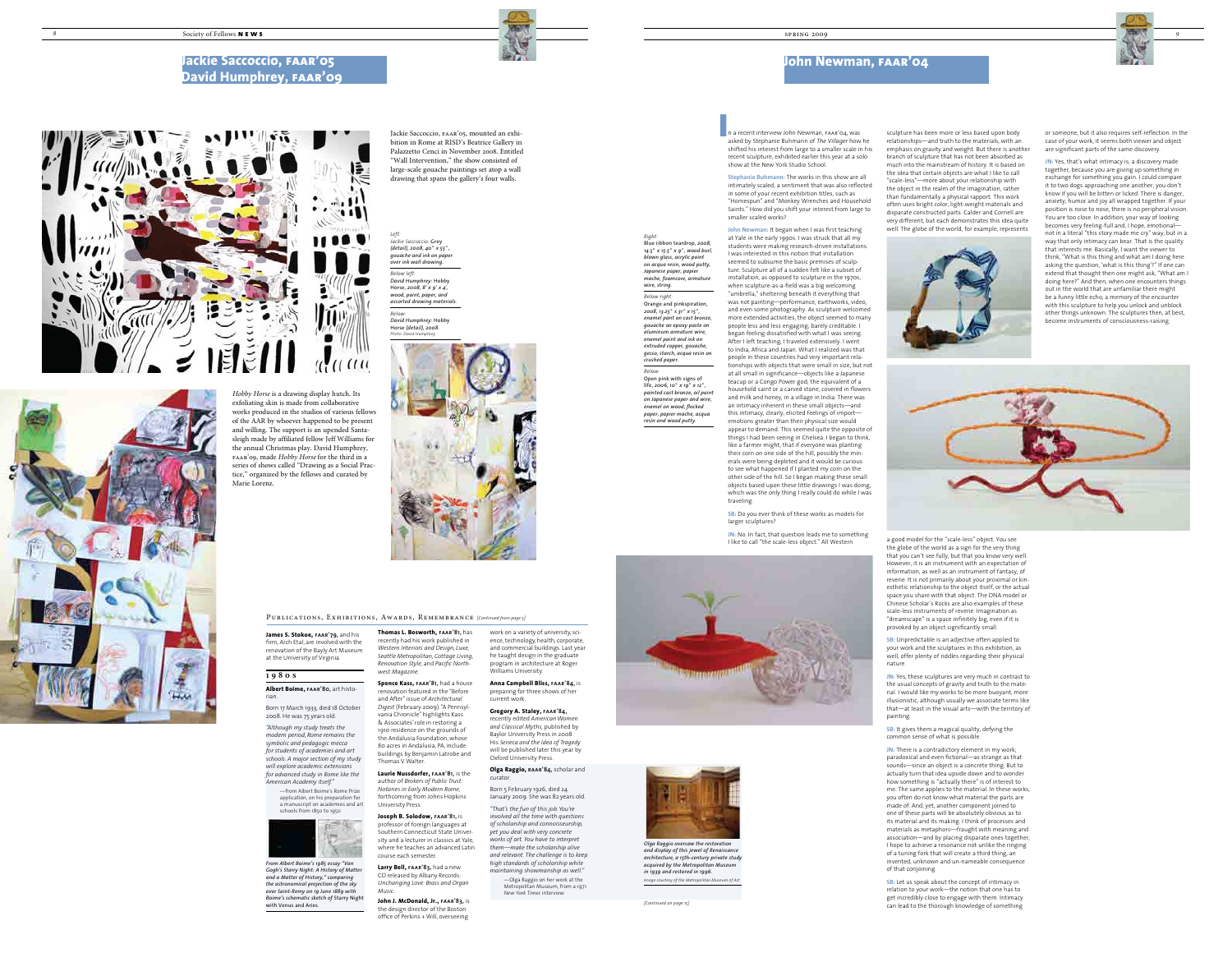what they knew their *audiences* wanted to hear. When Verdi's music came into vogue in the 1840s and '50s, prima donnas introduced arias from his operas; at the end of the 19th century, when French and German operas were filtering down into Italian theaters, prima donnas substituted arias from those works (in their original languages). *The Barber of Seville* became a receptacle for popular music both old and new. Though there is much to love about Rossini's entire opera, the highpoint for many audience members was finding out which aria the prima donna would sing during the lesson scene. The promise of hearing one of their own favorite arias kept some spectators coming back to hear the opera again and again.

Reconstructing the performance and reception history of *The Barber of Seville*'s lesson scene would have been an exciting endeavor in any city, but being able to do so in Rome, in a library situated only a few hundred meters away from the opera house where the opera was premiered, offered its own special thrill. As I walked past the Teatro Argentina each morning on my way to the Burcardo archive, I was inspired by thoughts of Rossini, his opera, and the exhilaration that 19th-century audiences would have felt as they entered the Argentina for a revival of *The Barber of Seville*, looking forward to hearing the music dearest to their hearts.

JB: And this is just preparing for the concert series? **PM:** Yes, That was enough to be concerned with. We weren't even thinking about the CD—at least I wasn't.

**JB:** Was there a commitment for where the concert would be held by that time?

seems to me they were the ones to talk with to move it along.

he premiere of Gioachino Rossini's *The Barber of Seville* on 20 February 1816 was a disaster. Under-rehearsed singers, unpracticed orchestral musicians, and a series of stage accidents all combined to displease the unruly audience at Rome's Teatro Argentina. Ever confident in his abilities, Rossini was unfazed by the heckling crowd. He went home, got a good night's sleep, and returned to the theater the following day, certain that his opera would do just fine. He was, of course, correct. The Romans in attendance for the second performance were more appreciative, and by the end of the season the opera was an unmitigated success. *The Barber of Seville* went on to receive more productions in more theaters over the next few decades than any other opera of its time, and it is one of the few operas from the first decades of the 19th century that have maintained an uninterrupted presence in the international repertory.  $\prod_{k}$ 

> So I happened to see Bob at a birthday concert that I helped put together for Milton Babbitt, the composer, at the Century Club, and it was a big to-do. After the dinner, I suggested to him that he seriously consider pursuing this project. He knew about it, and he said he would see what he could do. Then the ball started rolling.

John Harbison then got involved, and we got together with Kathryn Alexander (faar'89), who was also on the Council of the Society of Fellows with me at the time, and Don, who was the program director. The two board members, Bob and John, were great, devoting their time to the whole process. At some point we solicited scores from posers all over, all fellows; and also, building on Don's research, we assembled a lot of scores of dead former fellows from archives and out-of-print scores. We spent a couple of days at the Academy offices going through the scores and selecting this would have been Kathryn, me, and Don. We had a lot of material to go through, a lot of things to listen to, and a lot of things to play on the piano because there are no recordings of them. We put together a program.

his interview was conducted for the *SOF News* to discuss the origin of the project that led up to the release of the 4-CD set titled *Americans in Rome: Music by Fellows of the American Academy in Rome* by Bridge Records in November 2008. T<br>a<br>d

JAMES BODNAR: I'm going to begin, Paul, by asking you how you originally became involved in the music project that resulted in the release of the music CD set.

> **PM:** Liz is the one to ask about that because she set that up with the Weill Recital Hall. I don't know how she did it, but she did it miraculously. Those dates are very hard to come by, and she did it on pretty short notice, as I understand. So she found four dates in the fall of 2002. You came to the concerts, so you remember all that. I thought it all went very well. I thought it was very successful.

**PM:** I don't know of another project like this. It's about as comprehensive a history of the Academy in music as you can imagine in one little box. It would be great if we could complete the series with a second set—there are just too many composers to fit into one set of CDs. That would be great, and quite possibly have other pieces by Samuel Barber, FAAR'37, and Elliott Carter, FAAR'54, RAAR'80, and maybe a few residents—for example, Aaron Copland, raar'51, who seemed to benefit from the experience, even though he wasn't a fellow. That would be ideal. I hope that down the road we can represent everybody because of course all the composers are deserving in one form or another, and we just had to make the cut somewhere.

**PM:** In a sense, yes, it's a historical document. Scholars, at least, in the future will look at this collection as a kind of snapshot of a few of us in the early 21st century trying to get a sense of the history of the first 90 years of the AAR music fellowship program.

My time in Rome was devoted in part to exploring one of the strangest facets of this opera's extended performance history, and one that helps explain its longevity: revivals of *The Barber of Seville* almost always included music that had nothing to do with Rossini's score. During the second act "lesson scene," the prima donna in the starring role of Rosina would eliminate the aria that Rossini wrote for her ("Contro un cor") and substitute one of her own favorite arias. These arias originated in different operas, and many were written by composers other than Rossini; their texts often had nothing to do with the dramatic situation.

icture this. It's a photo of what should be immediately recognizable as the AAR dining room. A half dozen fellows are seated at a long table in various states of concentration—some talking, most listening. All are peeling mushrooms. The caption? "Volunteers pitch in to prepare meals harvested from farms surrounding the American Academy in Rome." **Particida**<br>**Particida** 

**PAUL MORAVEC:** I met Don Berman, who eventually became the artistic director for the entire project, in Rome—I believe it was 1999 in the summer. That's when he was doing his project, going through the files and the library researching the music of past fellows. Then after we both came back to the U.S., I kept running into him occasionally and asking him what was going on with the results of his research He had this idea to do a concert series of American composers in Rome, and I thought that was a great idea. So we stayed in touch over the months and years about how this was progressing.

I then saw him at some music conference, and that was, I believed, in 2001. It was in New York. He told me he wasn't getting anywhere. I said I could talk to Bob Beaser (FAAR'78). He and John Harbison (raar'81) were both AAR board members, and it

## **AMERICANS IN ROME MUSIC BY FELLOWS OF THE** AMERICAN ACADEMY IN ROME

**DONALD BERMAN ARTISTIC DIRECTOR** 

AMERICAN SOURIST (1400)

## **Interview with Paul Moravec**

So my role was basically a facilitator, and I think the people who did the really heavy lifting were Liz, who did a tremendous amount, and Don, who did all the legwork and all that, and whose idea it was in the first place.

**JB:** Could you touch on the four-CD set—the content of it, the range of compositions, and how it was made up?

I should mention that the composers who we originally programmed on the concert series are all represented on this CD, but not necessarily by the pieces that we programmed. In fact, for example, I wrote a piece specifically for this CD called Passacaglia, which is performed by the Trio Solisti. They performed my Mood Swings on the original series. So, while the composers' names are the same, the pieces originally represented are not in some cases, which I think is a nice way of diversifying the repertoire of the composers represented.

**JB:** This is now part of the history of the AAR.

(Rossini knew that this sort of substitution went on, but in general he didn't complain.) Which arias did prima donnas choose, and why did they consistently make such alterations to this opera? These questions occupied my attention over the course of several months, and I was able to answer them thanks to archival resources available in Rome.

The most accommodating library for this project was the Biblioteca e Raccolta Teatrale del Burcardo, located on the Via del Sudario off the Largo Argentina, where the Teatro Argentina still looms proudly. Sitting for hours on end in this warm, welcoming, wood-beamed archive, I sorted through piles of material that offered tiny, yet illuminating, clues pertaining to the lesson scene. The most revealing documents were reviews in 19th-century newspapers. An article in *Teatri arti e letteratura*, for example, tells us that the young mezzo-soprano Chiara Gualdi introduced Giovanni Pacini's aria "Ah sì di nuova speme," for which she was "greeted with the most universal and lively applause." The Burcardo houses dozens of these newspapers, and skimming through them allowed me to compile a long list of prima donnas and the arias they introduced into Rossini's opera throughout the 19th and 20th centuries.

Not surprisingly, most prima donnas selected arias that vividly showcased their virtuosic talents. But contemporary newspaper reviews also reveal that singers' choices were not based exclusively on whim and conceit. Rather, prima donnas had an eye (or, rather, an ear) toward

Hilary Poriss, faar'07

## **Researching Rossini in Rome**



#### T. Corey Brennan, faar'88

## **Letter from the SOF President**



You may have seen this feature—"In Rome, the Academy Learns to Cook"—which appeared (fittingly enough) on the Ides of March in the Styles section of the *New York Times*. Here writer Elisabeth Rosenthal highlighted the vision and hard work of food luminary Alice Waters and AAR executive chef Mona Talbott in completely reimagining the Academy dining experience. The article heaped superlatives on their Rome Sustainable Food Project as an inspiring model for healthy and responsible institutional dining. Indeed, the piece described how in just two short years the RSFP had not just fully integrated itself into the social and intellectual culture of the Academy, but also significantly enhanced collaborative dialogue there—and with it the creativity and drive of the fellows.

For me, that photo of the mushroom prep captured two crucial attributes of the RSFP. First, of course, is the emphasis on local, delicious, sustainable food. (My guess is that those *funghi* came out of the Academy's own garden 20 minutes earlier.) Second, and quite essential for the success of the RSFP, is the fellows' feeling of group investment in mealtimes, and their unprompted willingness to volunteer time and talent in the service of the community.

"Perhaps the highest compliment," wrote Rosenthal in the *Times* article, "is that one of last year's fellows in music composition has returned—this time to intern in the kitchen."

That would be Yotam Haber, faar'08, who interned at the RSFP from December 2008 through February 2009. Indeed, when I visited the Academy this January, fellow and

> fellow-traveler volunteers seemed to be everywhere: most conspicuously in the kitchen (where Haber told me he reported for duty at 7 am) and bar, but also in the library, in the lecture hall (helping with AV needs), and here and there in the AAR, running all sorts of informal classes (including high-level art instruction for Academy children).

"I came back to cook at the American Academy," Haber explained elsewhere, "because I knew I wanted to return in some way or another to that extraordinary place, and working in the kitchen felt like a road less taken,

a way of seeing the Academy in a new light."

Full disclosure: I haven't yet washed a vegetable or lifted a paring knife for the RSFP. But I will claim to have had an experience after which I too viewed the Academy in a new light. It came at a June 2008 rosette ceremony in the AAR cortile. Just a minute or so before representing the SOF at the graduation exercises, I took a good look at the year's fellows. The group seemed absolutely tiny against the monumental, immaculate McKim, Mead and White setting. Then a simple but (to me) powerful thought hit me. It's a miracle that an American Academy in Rome exists at all.

Put another way, I never before had fully grasped how small and how potentially fragile the AAR is as an institution. Just take a look at our alumni group. The SOF admits about three dozen new members per year. Then take a look at the breathtaking resources on the 11 acres of

our campus (which now looks dazzling throughout), or think of the ambitious programming that has long been in place.

Notwithstanding our size, success has steadily built upon success. My perception that evening and as I write this almost a year later is the same. At no point in its long life—even given today's unexpectedly tough financial and exchange climate—has the AAR enterprise seen better days. The exciting developments of the last few years in the culture of the Academy may well turn out to be permanently transformative. But the SOF and its members still have a lot to do to keep our institution on its current sharp upward trajectory.

Three ways to help come immediately to mind. Encourage talented friends, acquaintances, colleagues, and students to apply for a Rome Prize. Respond to (or anticipate) the Academy's fundraising appeals by giving what is asked or what you can afford. And support as many of the Academy's organized events as you can manage.

Major AAR gatherings have flooded the 2009 calendar. In January there was the reception hosted by architects Stephen Kieran, faar'81, and James Timberlake, faar'83, at their Philadelphia firm in conjunction with the joint meetings of the American Philological Association and the Archaeological Institute of America. There Kieran and Timberlake presented the details of their \$250,000 challenge grant to endow an assistant for *permessi* at the AAR. In February, an unusually memorable SOF get-together in Los Angeles' Chinatown was organized by the LA area fellows to coincide with the meeting of the College Art Association. In March, in nearby Ojai, Fred Fisher, faar'08, and his wife, Jennie Prebor, generously helped stage a benefit for the Rome Sustainable Food Project with Alice Waters.

The centerpiece of the Academy's events year came on 15 April at Cipriani on 42nd Street in New York City—an electrifying gala to benefit the arts and honor AAR trustee and architect Thom Mayne, artist Bruce Nauman, and opera singer Jessye Norman. In early May John Cary, faar'08, and his firm Public Architecture will sponsor a reception at the 2009 convention of the American Institute of Architects. The McKim Medal Gala, honoring Academy Award– winning composer Ennio Morricone, falls on 27 May. Proceeds from that event, to be held in Rome at the Villa Aurelia, go to support fellowships at the AAR for Italian artists and scholars.

There is more to come: a planned September reception in Chicago at the annual meeting of the American Society of Landscape Architects, and, on Wednesday, 2 December, in New York, a "Cabaret for the Academy" to benefit the arts, chaired by AAR trustee Laurie Anderson (raar'06) and others. The venue is the Angel Orensanz Foundation Center for the Arts on Norfolk Street in lower Manhattan. (It must be seen to be believed.)

The main point of this first-ever "fellows' gala" is to reintroduce the Academy to future fellows—and in the process have a great party. Laurie Anderson will be just one of the well-known performers taking the stage that December evening. By the end of the night, it's hoped that everyone will be convinced that the AAR is one of the top creative and intellectual spots in the world, especially because of its commitment to promoting conversations across and among disciplines.

The 2 December Cabaret is an outreach effort, an attempt to broadcast some of the Academy's vitality, especially to potential fellowship applicants. As such, it will complement the "inreach" efforts that the SOF has initiated over the past 18 months—a Facebook group exclusive to SOF members (great for instant directed communications), a weblog (http://sofaarome.wordpress. com) detailing AAR news as it breaks on either

side of the Atlantic (often with audio or video content). And, of course, there is the *SOF News,* elegantly recast by ex-SOF president James Bodnar, faar'80, and Joel Katz, faar'03, to appear once again as a semiannual publication.

The SOF Council is already working on the new *Centennial Directory of the American Academy in Rome.* It will be a thorough revision and expansion of the 1995 print edition, but now with an image-rich online component to complement the hardcopy version. This new *Directory* project is a collaborative effort that aims to engage every living AAR fellow, resident, or affiliate over the next two and a half years. The target publication date of the print and electronic versions coincides with the end of the AAR Comprehensive Campaign in February 2011.

As it happens, 18 months will also be the total length of my presidency of the SOF. By 1 July of this year, I will have stepped down from that post to take up a position on the AAR staff—as Andrew W. Mellon Professor-in-Charge in the School of Classical Studies.

You may have seen the ad when it ran, listing the daunting range of responsibilities attached to the position. The way I interpreted it all is that it is the job of the Mellon Professor to animate the humanities for the AAR as a whole. The first responsibility of the Professor-in-Charge is, of course, facilitating the work of the fellows, residents, and visiting scholars in the School of Classical Studies, orienting them (as needed) to Italy and introducing them to their Italian peers, all in the context of a carefully planned and budgeted program. That program needs to be both coherent and intellectually inspiring—to all at the Academy, not just the scholars in the humanities fields. For that I will be working closely with the Heiskell Arts Director and the Director of the AAR in developing and executing coordinated or joint programmatic initiatives.

But I also plan to continue the work of enhancing AAR communications that I started with the SOF. I'll remain as administrator of the SOF Weblog and Facebook group and editor of the new *Centennial Directory.* There are only about 1,300 living members of the Society of Fellows. It strikes me as crucial for us to be more readily connected to each other and the institution, and to have several vehicles for conveying the value of our Rome experience to the larger public, if we really are to keep the Academy miracle going.

Conducted by James L. Bodnar,

4 march 2009

*Copies of* Americans in Rome: Music by Fellows of the American Academy in Rome, *can be purchased from Amazon.com or directly from Bridge Records: http:// bridgerecords.com.*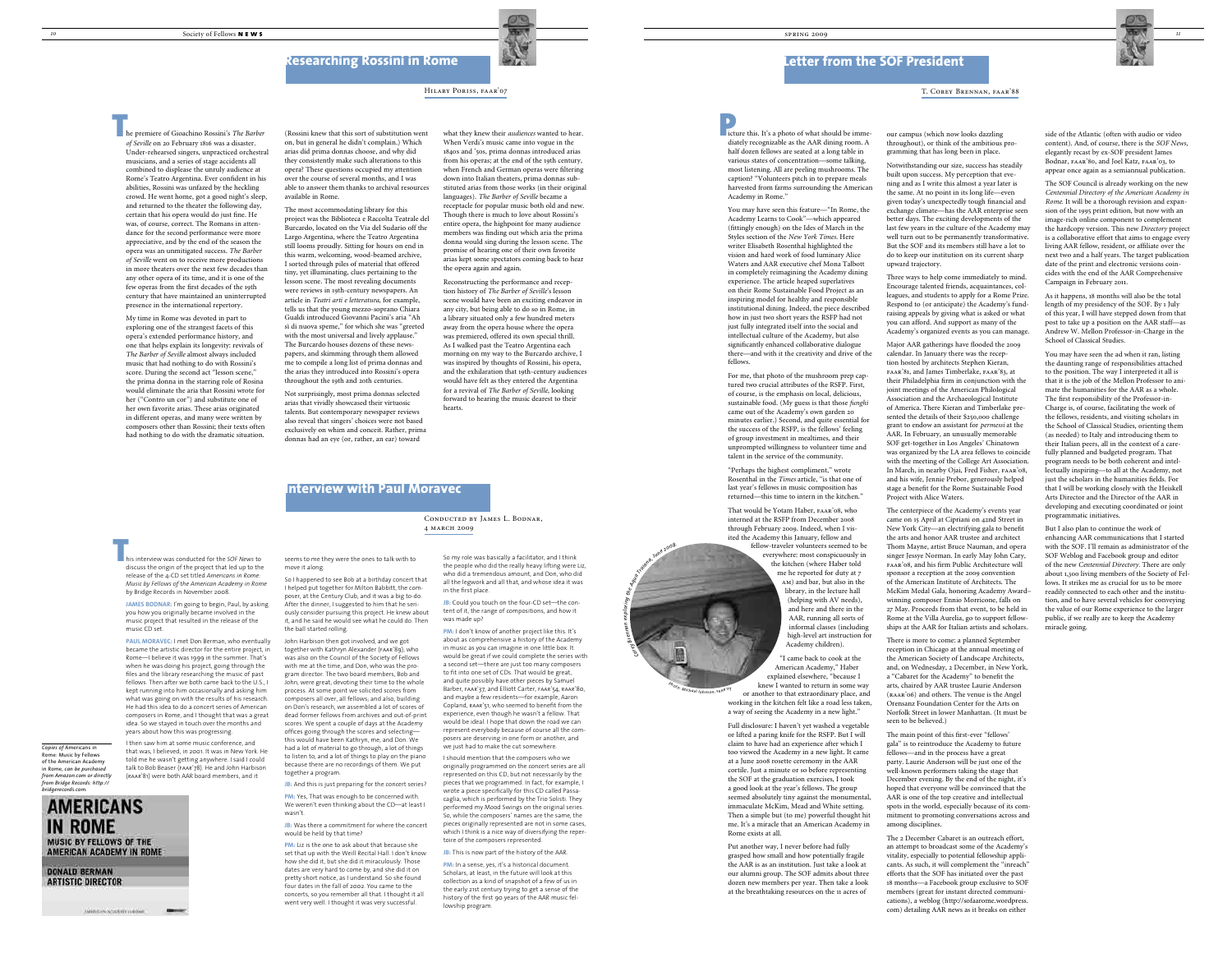







Elizabeth Gray Kogen

## **Campaign News—A Gift and a Challenge**

ccess to Rome is a central promise of the Rome Prize and membership in the Academy community. It is fulfilled through formal programs and through opportunities for individual research and study at Italian sites and collections. Many important sites and other resources for scholarly research and artistic investigation are private. They are open to artists and scholars strictly by permission, a privilege obtainable only by petition—and familiarity with the process.

The key to the city of Rome, for both group and individual visits, is often the permissions assistant, a staff member responsible for securing access to archeological sites, libraries, gardens, and collections, including those in private hands. This staff member's reach extends beyond Rome to individual and group-study travel throughout Italy and other lands once part of the Roman Empire.

Many Academy alumni consider the permissions assistant to be the key to the entire AAR experience. Two fellows in architecture, Stephen Kieran and James Timberlake, now partners in KieranTimberlake Associates LLP, have made a generous gift to endow this position and secure it for all time. They do so in recognition of the effect their own visits continue to have on their work today:

"I am sitting at my desk in the office this morning as I write this. There are two shoe boxes filled with thousands of index cards beneath my desk. On those index cards are drawings and notes that record one architect's observations and thoughts on the secrets of Rome and Italy. They are never far from me, and I continue to draw upon them twenty-six years later for inspiration and reflection. Across the office, James is also at his desk, as we both work to close out what has been an extraordinary year for us and recently culminated in the AIA National Firm Award. Beneath his desk is an extraordinary collection of postcards and drawings acquired and made during his stay at the academy. For both of us, it was the permissions coordinator who unlocked all those closed doors that continue to reveal so much. (We can still recall the puzzled stares that seemed to say, 'You want to see what?'). We remain deeply grateful for all those *permessi*." —Stephen Kieran



*Elizabeth Gray Kogen, 9 January 2009, Philadelphia, PA. Photo: James Bodnar*

ravel for me has become a quest for what I see as the essence of a place as framed by its architecture: an understanding of how a highly sophisticated and organized armature can give focus, order, and meaning to the experience of a place, and indeed to our existence as human beings. The elements of this armature—which include scale, proportion, color, light, and meaning—I have found to be best experienced and understood through the extended contact with them gained through sketching and painting watercolors.  $\begin{bmatrix} 1 \\ 1 \\ 1 \end{bmatrix}$ 

"We're very grateful to be able to do this. As Steve has said, eloquently as he usually does, we share fond memories of our different times in Rome at the AAR and are deeply thankful for the *permessi* that got us into some secret and memorable places. I didn't return to Rome until five years ago, when I brought my wife, Meg, there for her first visit, and my son, Harrison, for his first (to Italy as well), and it brought tears to my eyes to remember all the great things that Rome and the AAR had done for me, and us. I hope there will be many more such visits. The great year Steve and I each had was based on a foundation laid in Rome. Thank you all for that."—James Timberlake

In making their gift, the partners join the campaign for the Academy's second century in a very significant way: by asking all fellows to join them in endowing this staff position. An additional \$250,000 is needed to complete the endowment. If every fellow were to give \$155, the goal would be met immediately; if only 125 fellows pledge \$500 a year in each of the next four years, the position will be fully endowed by 2011—the year we plan to conclude the campaign.

Every fellow benefits from the work of the permissions assistant. Year after year, Rome Prize winners report discoveries in libraries and collections that they would not have been able to visit without special permission; they recount their adventures during trips to explore littleknown and rarely seen sites; and they comment on all they learned at a site that they thought was very familiar until a hidden aspect of it was revealed by another fellow.

By contributing to the Permissions Assistant Endowment, fellows express their gratitude for the unstinting effort of the many members of the Academy's staff, and at the same time help ensure that this support and attention will be there for Rome Prize winners for years to come.

Contributions to the Permissions Assistant Endowment should be made out to the American Academy in Rome, 7 East 60th Street, New York, NY 10022.

### Stephen Harby, faar'00

# **Sketches from Rajasthan**

*Above: Stephen Kieran, faar'81, James Timberlake, faar'83. Photo: Peter Aaron/Esto*

# *Right:*  Cellophane House, *2008, designed by KieranTimber-*

*lake, is an off-site fabricated dwelling commissioned by The Museum of Modern Art for the exhibition "Home Delivery: Fabricating the Modern Dwelling." It confronts several agendas head on: the economy of off-site fabrication, design for disassembly, the use of recycled and recyclable materials, and the next generation of SmartWrap™, a high performance building skin.* 

*Photo: Peter Aaron/Esto*



When one is obliged to remain in one spot for longer than the snap of a shutter, sketching or painting with patience and concentration, one

gains a sense of total immersion, not only visually, but through the sounds, smells, and (most rewardingly) tastes that a prolonged stay in these favorite places makes part of the experience.

I am often asked how the process of observing and sketching the architecture of the past informs one's own architectural design. Many architects design imaginary and fantastic projects not intending them to be built, but my own engagement with the fantastic and the excellent and the speculation about its potential application to our own lives is focused on the great achievements that surround us in the world. Their lessons about the mastery and richness

that has been achieved by others in the past add immensely to our own vocabulary of forms and solutions.

The current portfolio is from a journey to some of the less well known places of Rajasthan in northern India. Our group had all previously visited the more famous places (like Udaipur, Jaipur, etc.), so this trip took us to a series of princely states, each with its own distinct identity and often a spectacular palace turned into a magnificent hotel.





*Above: Narlai, Rajasthan as viewed from Rawla Hunting Lodge*



*Above: Rambagh Palace, Jaipur, Rajsathan Left: Kedri Mahal, 17th century,* 

*Jhunjhunu, Shekwati, Rajasthan*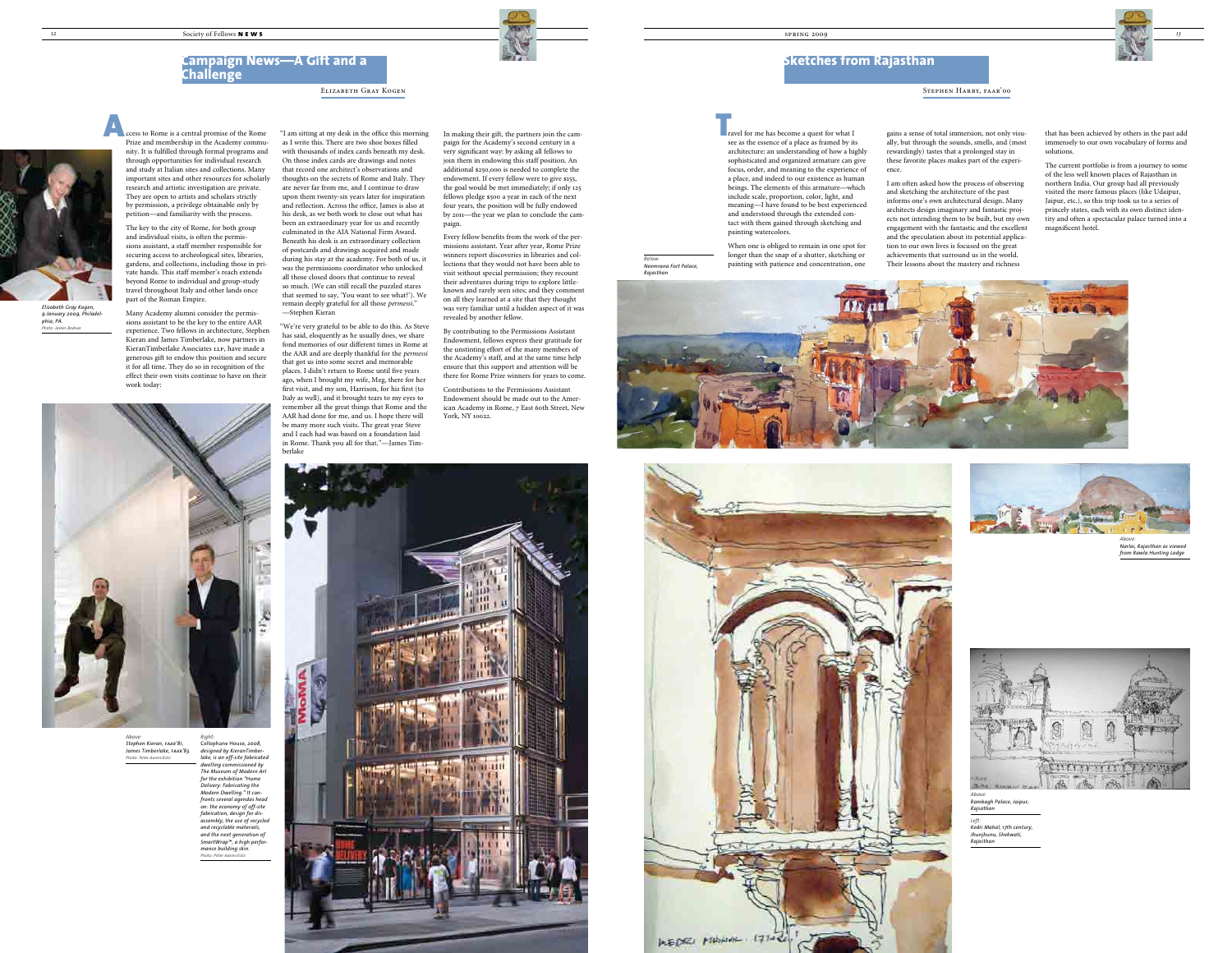The Oscar Broneer Traveling Fellowship will not be offered in 2010–2011. The next Broneer Fellow will be chosen from the Fellows of the American School in Athens and will be based at the American Academy in Rome.

## **Rome Fellows 2008–2009**



### **Arts**

**architecture**

Arnold W. Brunner Rome Prize **Matthew Hural**, Lecturer, Department of Architecture, University of Virginia Designer, Nelson Byrd Woltz Landscape Architects *Between Inside and Out: Aurelian Gates*

Gorham P. Stevens Rome Prize **Ursula Emery McClure and Michael A. McClure**, Principals, emerymcclure architecture *Terra Viscus: Hybrid Tectonic Precedent*

#### **DESIGN**

Cynthia Hazen Polsky and Leon Polsky Rome Prize **David Erdman**, Department of Architecture and Urban Design, University of California, Los Angeles Principal, davidclovers *Plasticity Now*

Katherine Edwards Gordon Rome Prize **Cathy Lang Ho**, Independent writer and editor *Broadband Architecture: A Study of How Media Outlets Are Challenging the Authority of Print Publications*

#### **historic preservation and conservation**

National Endowment for the Arts Rome Prize **Andrew J. Kranis**, Decor Project Manager, Whole Foods Market *Green Piazza: Community Ecology in the City*

#### Booth Family Rome Prize **Rosa Lowinger**, Conservator of Sculpture and Architecture, Los Angeles *Art Vandalism: A Comprehensive Study of Its Causes and Effects, with an Emphasis on Conservation of*

*Contemporary Public Art*

**landscape architecture**

Prince Charitable Trusts Rome Prize **Christopher Counts**, Senior Associate, Michael Van Valkenburgh Associates Inc., Landscape Architects *Painting and Drawing as a Means to Study the Spatial Registration, Appropriated Use, and Movement of Masterpieces of the Italian Urban Landscape*

Garden Club of America Rome Prize **Hope H. Hasbrouck**, Assistant Professor, School of Architecture, University of Texas at Austin *Interpreting Cultural Territories through Prospect and Passage*

#### **literature**

John Guare Writer's Fund Rome Prize, a gift of Dorothy and Lewis B. Cullman **Brad Kessler**, Writer

*Editing* The Goat Diaries *and starting a new novel*

Joseph Brodsky Rome Prize, a gift of the Drue Heinz Trust/American Academy of Arts and Letters **Dana Spiotta**, Writer *Unnamed novel*

#### **musical composition**

Luciano Berio Rome Prize **Keeril Makan**, Assistant Professor of Music, Massachusetts Institute of Technology *Three new works:* Hover *for electric guitar and orchestra; trio for flute, viola, and harp; and* Tracker*, a chamber opera*

Elliott Carter Rome Prize **Kurt Rhode**, Assistant Professor, Composition/ Theory, Department of Music, University of California, Davis Co-director, Empyrean Ensemble Artistic Director, Left Coast Chamber Ensemble *Two new works: violin concertino for violinist Axel Strauss, and puppet opera entitled* A Shadow Opera

PHYLLIS G. GORDAN/SAMUEL H. KRESS FOUNDATION Pre-Doctoral Rome Prize (year one of a two-year fellowship)

#### **visual arts**

John Armstrong Chaloner/Jacob H. Lazarus– Metropolitan Museum of Art Rome Prize **Hisham M. Bizri**, Filmmaker and Assistant Professor of Film, Department of Cultural Studies and Comparative Literature, University of Minnesota *Screenplay:* The Last Day of Summer

Harold M. English Rome Prize **David Humphrey**, Artist and Instructor, School of Art, Yale University *Blind Handshake*

Joseph H. Hazen Rome Prize **Marie Lorenz**, Artist, Brooklyn, NY *Tiber River Navigation*

Abigail Cohen Rome Prize **Matthew Monteith**, Artist/Photographer, Brooklyn, NY *Living City, Living Art* 

### **Humanities**

#### **ancient studies**

Emeline Hill Richardson/Samuel H. Kress Foundation Pre-Doctoral Rome Prize (year one of a two-year fellowship) **Scott Craver**, McIntire Department of Art, University of Virginia *Patterns of Complexity: An Index and Analysis of Urban Property Investment at Pompeii*

Dorothy and Lewis B. Cullman Pre-Doctoral Rome Prize

**Susan A. Curry**, Department of Classical Studies, Indiana University *Human Identities and Animal Others in the Second Century C.E.*

Frances Barker Tracy/Samuel H. Kress Foundation/ Helen M. Woodruff Fellowship of the Archaeological Institute of America Pre-Doctoral Rome Prize (year two of a two-year fellowship)

Laurie Anderson, RAAR'06 Mercedes T. Bass, *Vice Chairman* Robert Beaser, faar'78 Boris Biancheri Suzanne Deal Booth T. Corey Brennan, faar'88• Mary Schmidt Campbell Verdella Caracciolo di Forino Adele Chatfield-Taylor, faar'84• David M. Childs, RAAR'04 Chuck Close, raar'96 Daniel G. Cohen Michael Conforti, FAAR'76, RAAR'08 Carmela Vircillo Franklin, faar'85, raar'02• Bernard D. Frischer, FAAR'76, RAAR'97 Elaine K. Gazda Barbara Goldsmith Richard L. Grubman William B. Hart, *Chairman of the Board* Rea S. Hederman Drue Heinz Mary Margaret Jones, FAAR'98 Wendy Evans Joseph, faar'84 Thomas F. Kelly, faar'86, raar'02 Paul LeClerc, *Vice Chairman* Diane Britz Lotti Thom Mayne Richard Meier, RAAR'74 Roberto A. Mignone Susan Nitze Nancy M. O'Boyle John A. Pinto, FAAR'75, RAAR'06 Jessie H. Price, *Chairman of the Executive Committee* Michael C.J. Putnam, faar'64, raar'70 Michael Rock, faar'00 C. Brian Rose, faar'92 John M. Shapiro Robert B. Silvers Laurie Simmons, RAAR'05 Michael I. Sovern, *Chairman Emeritus* Mark Strand, RAAR'83 Steven Stucky, RAAR'06 Billie Tsien, raar'00 Fred Wilson • ex officio

**Life Trustee** Michael Graves, FAAR'62, RAAR'79

**John North Hopkins**, Department of Art and Art History, University of Texas at Austin *The Topographical Transformation of Archaic Rome: A New Interpretation of Architecture and Geography in the Early City*

Andrew Heiskell Post-Doctoral Rome Prize **Patricia Larash**, Assistant Professor, Department of Classical Studies, Boston University *Martial's Readers, Rome's Audiences*

Richard Barnes, FAAR'06 John Marciari, FAAR'98 Franco Mondini-Ruiz, faar'05 Linda Pellecchia, FAAR'92 Elizabeth Walmsley, faar'01

Arthur Ross Pre-Doctoral Rome Prize **Matthew Notarian**, Department of Classics, University at Buffalo *Civic Transformation in Early Imperial Latium: An Archaeological and Social History of Praeneste, Tibur and Tusculum*

National Endowment for the Humanities/ Andrew Heiskell Post-Doctoral Rome Prize **Hérica Valladares**, Assistant Professor, of Classics, Johns Hopkins Uni *On Tenderness: The Semantics of Love in Roman Painting and Poetry*

Joanne Spurza, faar'89 Catherine Seavitt Nordenson, FAAR'98

#### **medieval studies**

Andrew W. Mellon Foundation Post-Doctoral Rome Prize

**Carrie Bene**&, Assistant Professor of Medieval and Renaissance History, New College of Florida *SPQR Transformed: Post-Classical Fortunes of a Classical Acronym*

Samuel H. Kress Foundation Pre-Doctoral Rome Prize (year two of a two-year fellowship)

**Erik Gustafson**, Institute of Fine Arts, New York University

*Tradition and Renewal in the 13th-Century Franciscan Architecture of Tuscany*

Reiser + Umemoto, designed 0-14, a 22-story office tower in Dubai, which will be completed in September 2009. CBS/Discovery Channel featured the building in "Impossible City" for its innovative concrete exoskeleton, which serves as structure, sunscreen, and sustainable cooling iacket

**Annie Montgomery Labatt**, Department of the History of Art, Yale University *In Search of the "Eastern" Image: Sacred Painting in Eighth and Ninth Century Rome*

National Endowment for the Humanities/Andrew W. Mellon Foundation Post-Doctoral Rome Prize **John Parker**, Associate Professor, Department of English, Macalester College *Drama and the Death of God, or The Gospel of Seneca*

#### **modern italian studies**

Paul Mellon Post-Doctoral Rome Prize **Margaret Fisher**, Video Director and Publisher, Second Evening Art / BMI *Through the Eyes of Children: A Re-assessment of the Role of Futurism in the Development of Early Italian Radio under Fascism*

Donald and Maria Cox Pre-Doctoral Rome Prize **Gregory Tentler**, History of Art, University of Pennsylvani *Made in Italy: Piero Manzoni and the Birth of the* 

*International Avant-Garde, 1954–1963*

#### **renaissance and early modern studies**

Marian and Andrew Heiskell Pre-Doctoral Rome Prize

**Eric Bianchi**, Department of Music, Yale University *Center of the World: Athanasius Kircher at the Jesuit Colleges of Rome*

> **Anthony Hernandez, faar'99,** at the Vancouver Art Gallery, Vancouver, Canada, was curated by Jeff Wall and accompanied by a catalogue

Millicent Mercer Johnsen Post-Doctoral Rome Prize **Elizabeth McCahill**, Assistant Professor,

Department of History, University of the South *Reinventing Rome, 1400–1450*

## **Board of Trustees and SOF Council**



#### **20% Discount on Memoirs of the American Academy in Rome**

*Memoirs of the American Academy in Rome (MAAR)* appears annually in hardback form. Individuals can now sub-

scribe at a reduced rate. Read your friends' articles on Rome and Italy at

20% off.

For the reduced rate go to http://www. press.umich.edu/series. do?id=UM96 and use the code AARMEM when checking out.

#### **Board of Trustees**

#### **SOF Council 2008–2010**

T. Corey Brennan, faar'88, *President* Joanne Spurza, faar'88, *Treasurer* Wendy Heller, faar'98, *Secretary*

#### **Vice Presidents 2006–2010**

Tom Bolt, faar'94 Brian Curran, FAAR'94 Paul Davis, FAAR'98 Kim Hartswick, FAAR'99 Joel Katz, faar'03 Catherine Seavitt Nordenson, faar'98

#### **Council Members 2006–2010**

Susan Boynton, faar'99 Diana Cooper, faar'04 Michael Gruber, faar'96 Blake Middleton, faar'82

#### **Council Members 2008–2012**

#### **Members Ex Officio**

James Bodnar, faar'80, *President Emeritus* Adele Chatfield-Taylor, raar'84, *President of the American Academy in Rome* Carmela Vircillo Franklin, FAAR'85, RAAR'02, *Director of the American Academy in Rome* Elizabeth Bartman, faar'83, *President Emerita* Jack Beeson, faar'50, *President Emeritus* Virginia Bush Suttman, faar'77, *President Emerita*

Michael Graves, faar'62, raar'78, *President Emeritus*

Pamela Keech, faar'82, *President Emerita* Peter Rolland, faar'78, *President Emeritus* J. Michael Schwarting, faar'70, *President Emeritus*

#### **SoF NEWS**

**Spring 2009** *Published by the Society of Fellows of the American Academy in Rome* 7 East 60th Street New York, NY 10022-1001 USA

212.751.7200 www.sof-aarome.org

### **Editor**

James L. Bodnar, FAAR'80

## **Co-Editors**

### **Design**

Joel Katz, faar'03 Marie Azcueta

#### **Editing** Jane Barry

## **Stay in touch!**

Please send notices of address change, snail mail and especially e-mail, to the SOF and the AAR, through: the SOF website, www.sof-aarome.org; Shawn Miller, SOF Liaison, s.miller@aarome.org; phone at 212.751.7200 x 42; or fax to 212.751.7220.

### **Join the Campaign for the Academy**

Be part of the campaign for the Academy's second century. You may make a gift on-line at www.aarome. org, or send your contribution, payable to the American Academy in Rome 7 East 60th Street

New York, NY 10022-1001 USA

### **Planned Giving to the Academy**

For those to whom the Academy has been important, who wish to make a bequest, the following language is suggested: "I give (the sum of lars or euros), (all or \_\_\_\_ percent of the residuary of my estate), to the American Academy in Rome, 7 East 60th Street, New York, NY, 10022-1001, for (its general purposes) or (the Library, Fellowship Fund, Publications Fund, maintenance of the buildings and gardens, Rome Sustainable Food Program, etc.)."

The bequest may be funded with cash, bonds or marketable securities. The Academy is a not-forprofit, tax-exempt entity [501(c)3]. Contributions are tax-deductible. For more information, please contact e.g.kogen@aarome.org or 212.751.7200 x 27.

# **Jesse Reiser, faar'85,** and his firm,

**Gordon Powell, faar'88,** had an exhibition of new constructions at Perimeter Gallery, Chicago. He recently published a limited-edition print with Anchor Graphics at Columbia College in Chicago and designed a wine label for the Benzinger Family Winery of Glen Ellen, CA.

#### **1990s**

**Mary Caponegro, faar'92**, will publish her new collection of stories in July 2009 (Coffee House Press). The final novella of the collection is set in Rome.

**John R. Clarke, raar'95,** received an NEH Collaborative Research Grant for the Oplontis Project. The OP aims to create a definitive publication of Villa A (of "Poppaea") at Torre Annunziata. It is a collaboration among the Soprintendenza Archeologica di Pompei, the King's Visualisation Lab of King's College,

#### PUBLICATIONS, EXHIBITIONS, AWARDS, REMEMBRANCE *[Continued from page 9]*

London, and the Department of Art and Art History at the University of Texas at Austin.

#### **H. Alan Shapiro, raar'97,** recently curated the exhibition "Worshipping Women: Ritual and Reality in Clas-

sical Athens" at the Onassis Cultural Center in New York; it was reviewed in the *New York Times.*

**Marshall Strabala,** the Chicago Architecture Club/Burnham Prize affiliated fellow in 1997, is serving as the director of design at Gensler. Ground was recently broken for the Shanghai Tower, a 120-story mixeduse building.

A documentary on Winslow Homer by **Steven J. Ross,** the 1998 Southern Regional Visiting Artist affiliated fellow, was broadcast on public television in the fall of 2008, after screenings at over a dozen museums in the United States and Europe.

An exhibition of photographs by

## **2000s**

**Alice Boccia Paterakis, faar'00,**

became in 2008 the director of conservation at the Kaman-Kaleöyük Excavation in Turkey for the Japanese Institute of Anatolian Archaeology and a research editor for the Getty Research Institute, Los Angeles, CA.

**Kim Jones, faar'02,** participated in the exhibition entitled "The Third Mind: American Artists Contemplate Asia, 1860–1989" at the Guggenheim Museum in New York in the spring of 2009.

**Sinclair Bell, faar'03,** edited *Role Models in the Roman World: Identity and Assimilation,* with Inge Lyse Hansen; it was published by the University of Michigan Press in 2008.

**Joel Katz**, **faar'03**, lectured last fall at Temple University Rome and at Cornell in Rome and this spring at the University of Louisville. He now teaches a course in information design at the University of the Arts in Philadelphia as well as at Philadelphia University.

A new book by **Susan Yelavich, faar'04,** entitled *Ted Muehling: A Portrait by Don Freeman,* was published by Rizzoli in November 2008.

**Michael Scott Cuthbert, faar'05,** received a grant from the Seaver Institute for his ongoing project on computer-aided musicology. He will be a fellow next year at Villa I Tatti in Florence, writing on music during the Black Death and the Great Schism.

### **Charles Norman Mason, faar'06,**

dubbed one of "today's most innovative American musical thinkers" by the American Composers Orchestra, has composed a new work for the ACO, which was premiered in Zankel Hall in the spring of 2008.

### **Dennis Y. Ichiyama, faar'07,**

made a presentation in October 2008 at the annual conference of the American Printing History Association, held at the Grolier Club and Columbia University, and at the January 2009 meeting of the Society of Typographic Arts at Lake Geneva, WI. He returns to the AAR this spring as a visiting artist to continue his research at the Tipoteca Italiana museum in Cornuda, Italy.

**Molissa Fenley, faar'08,** had a residency for three weeks early in 2009 at the Atlantic Center for the Arts in New Smyrna Beach, Florida.

**Gregory S. Waldrop, faar'08,** will become an assistant professor of art history at Fordham University in the fall of 2009.

**Dorothy Cullman,** Trustee Emerita 1991–2004, philanthropist. Born 18 February 1918, died 6 April

2009. She was 91 years old.



*Trustee Dorothy Cullman and her husband Lewis at the April 2001 AAR benefit dinner at Cipriani 42nd Street, New York. Image courtesy of the AAR Archives*

#### **Vittorio Ripa di Meana,** *Trustee 2005–2008, lawyer.*

Born 19 September 1927, died 29 December 2008. He was 81 years old.



*Vittorio Ripa di Meana.*